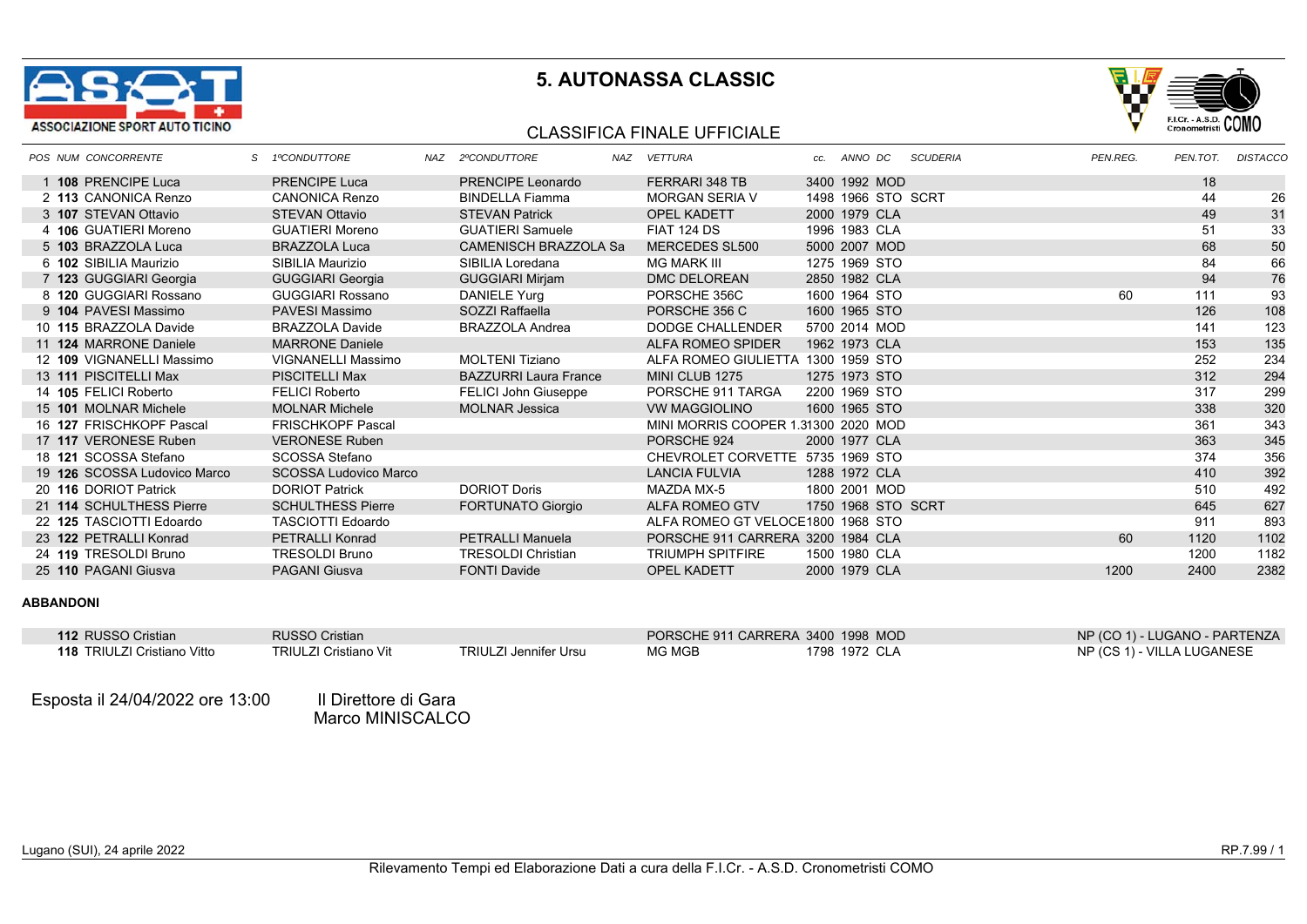



#### CLASSIFICA FINALE UFFICIALE

| POS NUM CONCORRENTE         | S 1ºCONDUTTORE               | NAZ 2ºCONDUTTORE             | NAZ VETTURA                        | ANNO DC<br>CC.     | PEN.REG.<br><b>SCUDERIA</b> | PEN.TOT.                      | <b>DISTACCC</b> |
|-----------------------------|------------------------------|------------------------------|------------------------------------|--------------------|-----------------------------|-------------------------------|-----------------|
|                             |                              |                              | <b>STORICHE fino 1970</b>          |                    |                             |                               |                 |
|                             |                              |                              |                                    |                    |                             |                               |                 |
| 1 113 CANONICA Renzo        | <b>CANONICA Renzo</b>        | <b>BINDELLA Fiamma</b>       | <b>MORGAN SERIA V</b>              | 1498 1966 STO SCRT |                             | 44                            |                 |
| 2 102 SIBILIA Maurizio      | SIBILIA Maurizio             | SIBILIA Loredana             | <b>MG MARK III</b>                 | 1275 1969 STO      |                             | 84                            | 40              |
| 3 120 GUGGIARI Rossano      | <b>GUGGIARI Rossano</b>      | <b>DANIELE Yurg</b>          | PORSCHE 356C                       | 1600 1964 STO      | 60                          | 111                           | 67              |
| 4 104 PAVESI Massimo        | PAVESI Massimo               | SOZZI Raffaella              | PORSCHE 356 C                      | 1600 1965 STO      |                             | 126                           | 82              |
| 5 109 VIGNANELLI Massimo    | <b>VIGNANELLI Massimo</b>    | <b>MOLTENI Tiziano</b>       | ALFA ROMEO GIULIETTA 1300 1959 STO |                    |                             | 252                           | 208             |
| 6 111 PISCITELLI Max        | <b>PISCITELLI Max</b>        | <b>BAZZURRI Laura France</b> | MINI CLUB 1275                     | 1275 1973 STO      |                             | 312                           | 268             |
| 7 105 FELICI Roberto        | <b>FELICI Roberto</b>        | <b>FELICI John Giuseppe</b>  | PORSCHE 911 TARGA                  | 2200 1969 STO      |                             | 317                           | 273             |
| 8 101 MOLNAR Michele        | <b>MOLNAR Michele</b>        | <b>MOLNAR Jessica</b>        | <b>VW MAGGIOLINO</b>               | 1600 1965 STO      |                             | 338                           | 294             |
| 9 121 SCOSSA Stefano        | <b>SCOSSA Stefano</b>        |                              | CHEVROLET CORVETTE 5735 1969 STO   |                    |                             | 374                           | 330             |
| 10 114 SCHULTHESS Pierre    | <b>SCHULTHESS Pierre</b>     | <b>FORTUNATO Giorgio</b>     | ALFA ROMEO GTV                     | 1750 1968 STO SCRT |                             | 645                           | 601             |
|                             |                              |                              | <b>CLASSICHE 1971-1984</b>         |                    |                             |                               |                 |
|                             |                              |                              |                                    |                    |                             |                               |                 |
| 1 107 STEVAN Ottavio        | <b>STEVAN Ottavio</b>        | <b>STEVAN Patrick</b>        | <b>OPEL KADETT</b>                 | 2000 1979 CLA      |                             | 49                            |                 |
| 2 106 GUATIERI Moreno       | <b>GUATIERI Moreno</b>       | <b>GUATIERI Samuele</b>      | <b>FIAT 124 DS</b>                 | 1996 1983 CLA      |                             | 51                            | $\overline{2}$  |
| 3 123 GUGGIARI Georgia      | <b>GUGGIARI Georgia</b>      | <b>GUGGIARI Mirjam</b>       | <b>DMC DELOREAN</b>                | 2850 1982 CLA      |                             | 94                            | 45              |
| 4 124 MARRONE Daniele       | <b>MARRONE Daniele</b>       |                              | ALFA ROMEO SPIDER                  | 1962 1973 CLA      |                             | 153                           | 104             |
| 5 117 VERONESE Ruben        | <b>VERONESE Ruben</b>        |                              | PORSCHE 924                        | 2000 1977 CLA      |                             | 363                           | 314             |
| 6 122 PETRALLI Konrad       | <b>PETRALLI Konrad</b>       | <b>PETRALLI Manuela</b>      | PORSCHE 911 CARRERA 3200 1984 CLA  |                    | 60                          | 1120                          | 1071            |
| 7 119 TRESOLDI Bruno        | <b>TRESOLDI Bruno</b>        | <b>TRESOLDI Christian</b>    | <b>TRIUMPH SPITFIRE</b>            | 1500 1980 CLA      |                             | 1200                          | 1151            |
| 8 110 PAGANI Giusva         | <b>PAGANI Giusva</b>         | <b>FONTI Davide</b>          | OPEL KADETT                        | 2000 1979 CLA      | 1200                        | 2400                          | 2351            |
| <b>ABBANDONI</b>            |                              |                              |                                    |                    |                             |                               |                 |
|                             |                              |                              |                                    |                    |                             |                               |                 |
| 118 TRIULZI Cristiano Vitto | <b>TRIULZI Cristiano Vit</b> | <b>TRIULZI Jennifer Ursu</b> | <b>MG MGB</b>                      | 1798 1972 CLA      |                             | NP (CS 1) - VILLA LUGANESE    |                 |
|                             |                              |                              | <b>MODERNE oltre 1985</b>          |                    |                             |                               |                 |
|                             |                              |                              |                                    |                    |                             |                               |                 |
| 1 108 PRENCIPE Luca         | <b>PRENCIPE Luca</b>         | PRENCIPE Leonardo            | FERRARI 348 TB                     | 3400 1992 MOD      |                             | 18                            |                 |
| 2 103 BRAZZOLA Luca         | <b>BRAZZOLA Luca</b>         | <b>CAMENISCH BRAZZOLA Sa</b> | MERCEDES SL500                     | 5000 2007 MOD      |                             | 68                            | 50              |
| 3 115 BRAZZOLA Davide       | <b>BRAZZOLA Davide</b>       | <b>BRAZZOLA Andrea</b>       | <b>DODGE CHALLENDER</b>            | 5700 2014 MOD      |                             | 141                           | 123             |
| 4 116 DORIOT Patrick        | <b>DORIOT Patrick</b>        | <b>DORIOT Doris</b>          | <b>MAZDA MX-5</b>                  | 1800 2001 MOD      |                             | 510                           | 492             |
| <b>ABBANDONI</b>            |                              |                              |                                    |                    |                             |                               |                 |
|                             |                              |                              |                                    |                    |                             |                               |                 |
| 112 RUSSO Cristian          | <b>RUSSO Cristian</b>        |                              | PORSCHE 911 CARRERA 3400 1998 MOD  |                    |                             | NP (CO 1) - LUGANO - PARTENZA |                 |
|                             |                              |                              |                                    |                    |                             |                               |                 |

Lugano (SUI), 24 aprile 2022 RP.7.99 / 1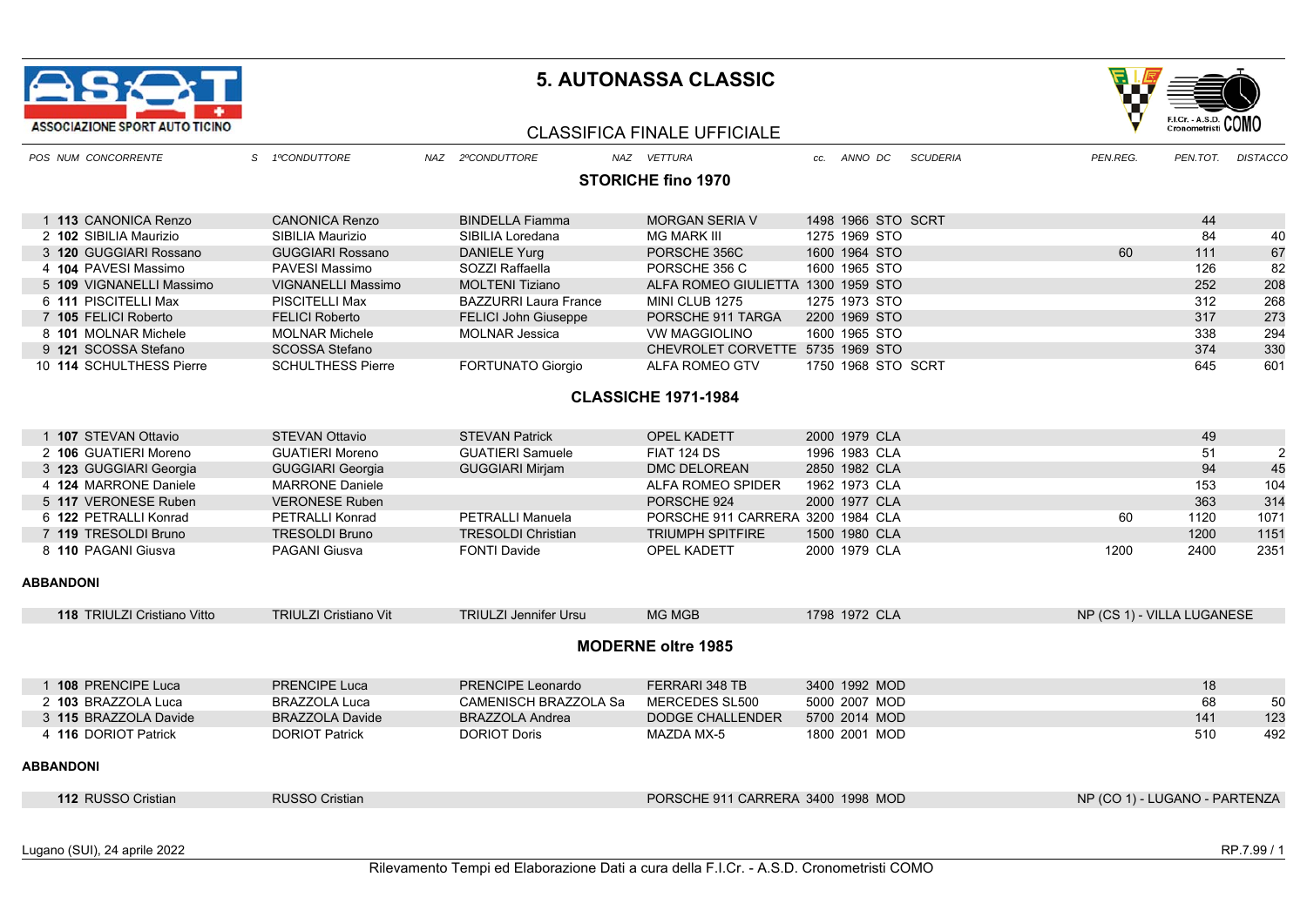



#### CLASSIFICA DOPO LA PROVA DI PRECISIONE CS 4

AGRA

|                 | ASS DIV CLA     |                |       | NUM S 1ºCONDUTTORE    | NAZ | 2ºCONDUTTORE           | NAZ | <b>VETTURA</b>             | DC         | <b>SCUDERIA</b> | POS             | PEN.PREC. | PEN.PCT        | PEN.CO | <b>TOTALE</b> | D.ASS. | D.DIV. | D.CLA |
|-----------------|-----------------|----------------|-------|-----------------------|-----|------------------------|-----|----------------------------|------------|-----------------|-----------------|-----------|----------------|--------|---------------|--------|--------|-------|
|                 |                 |                | 108   | <b>PRENCIPE L.</b>    |     | <b>PRENCIPE L.</b>     |     | FERRARI 348 TB             | <b>MOD</b> |                 |                 | 14        | 4              |        | 18            |        |        |       |
| 2               |                 |                | 113   | CANONICA R.           |     | <b>BINDELLA F.</b>     |     | <b>MORGAN SERIA V</b>      |            | STO SCRT        | $\overline{2}$  | 37        | $\overline{7}$ |        | 44            | 26     |        |       |
| 3               |                 |                | 107   | STEVAN O.             |     | STEVAN P.              |     | <b>OPEL KADETT</b>         | <b>CLA</b> |                 | $\overline{4}$  | 42        |                |        | 49            | 31     |        |       |
|                 | 2               | 2              | 120   | <b>GUGGIARI R.</b>    |     | DANIELE Y.             |     | PORSCHE 356C               | <b>STO</b> |                 | 3               | 38        | 13             |        | 51            | 33     |        |       |
|                 | $\overline{2}$  | 2              | 106   | <b>GUATIERI M.</b>    |     | <b>GUATIERI S.</b>     |     | <b>FIAT 124 DS</b>         | <b>CLA</b> |                 | 5               | 47        | 4              |        | 51            | 33     |        | 2     |
| 6               | $\overline{2}$  | $\overline{2}$ | 103   | BRAZZOLA L.           |     | <b>CAMENISCH BRAZZ</b> |     | MERCEDES SL500             | <b>MOD</b> |                 | 6               | 66        | $\overline{2}$ |        | 68            | 50     | 50     | 50    |
|                 | - 3             | 3              | 102   | SIBILIA M.            |     | SIBILIA L.             |     | <b>MG MARK III</b>         | <b>STO</b> |                 |                 | 67        | 17             |        | 84            | 66     | 40     | 40    |
| 8               |                 | 3              | 123   | <b>GUGGIARI G.</b>    |     | <b>GUGGIARI M.</b>     |     | DMC DELOREAN               | <b>CLA</b> |                 | 8               | 82        | 12             |        | 94            | 76     | 45     | 45    |
| 9               |                 | 4              | 104   | PAVESIM.              |     | SOZZI R.               |     | PORSCHE 356 C              | <b>STO</b> |                 | 9               | 95        | 31             |        | 126           | 108    | 82     | 82    |
| 10              | 3               | 3              | 115   | BRAZZOLA D.           |     | BRAZZOLA A.            |     | DODGE CHALLENDER           | <b>MOD</b> |                 | 10 <sup>1</sup> | 131       | 10             |        | 141           | 123    | 123    | 123   |
| 11              | $\overline{4}$  |                | 4 124 | <b>MARRONE D.</b>     |     |                        |     | ALFA ROMEO SPIDER          | <b>CLA</b> |                 | 11              | 136       | 17             |        | 153           | 135    | 104    | 104   |
| 12 <sup>°</sup> | 5               | 5              | 109   | <b>VIGNANELLI M.</b>  |     | <b>MOLTENIT.</b>       |     | ALFA ROMEO GIULIETTA       | <b>STO</b> |                 | 12              | 209       | 43             |        | 252           | 234    | 208    | 208   |
| 13              | 6               | 6              | 111   | PISCITELLI M.         |     | <b>BAZZURRI L.F.</b>   |     | MINI CLUB 1275             | <b>STO</b> |                 | 13              | 311       | $\mathbf{1}$   |        | 312           | 294    | 268    | 268   |
| 14              |                 |                | 105   | <b>FELICI R.</b>      |     | FELICI J.G.            |     | PORSCHE 911 TARGA          | <b>STO</b> |                 | 14              | 315       | 2              |        | 317           | 299    | 273    | 273   |
| 15              | 8               | 8              | - 101 | <b>MOLNAR M.</b>      |     | MOLNAR J.              |     | <b>VW MAGGIOLINO</b>       | <b>STO</b> |                 | 15              | 320       | 18             |        | 338           | 320    | 294    | 294   |
| 16              |                 |                | 127   | <b>FRISCHKOPF P.</b>  |     |                        |     | MINI MORRIS COOPER 1.3 MOD |            |                 | 17              | 345       | 16             |        | 361           | 343    | 343    | 343   |
| 17              | 5               | 5              | 117   | <b>VERONESE R.</b>    |     |                        |     | PORSCHE 924                | <b>CLA</b> |                 | 16              | 342       | 21             |        | 363           | 345    | 314    | 314   |
| 18              | 9               | 9              | 121   | SCOSSA <sub>S</sub> . |     |                        |     | CHEVROLET CORVETTE         | <b>STO</b> |                 | 19              | 373       |                |        | 374           | 356    | 330    | 330   |
| 19              | 6               | 6              | 126   | SCOSSA L.M.           |     |                        |     | <b>LANCIA FULVIA</b>       | <b>CLA</b> |                 | 20              | 386       | 24             |        | 410           | 392    | 361    | 361   |
| 20              | 5               | 5              | 116   | DORIOT P.             |     | DORIOT D.              |     | <b>MAZDA MX-5</b>          | <b>MOD</b> |                 | 21              | 457       | 53             |        | 510           | 492    | 492    | 492   |
| 21              | 10 <sup>°</sup> | 10             | 114   | <b>SCHULTHESS P.</b>  |     | <b>FORTUNATO G.</b>    |     | ALFA ROMEO GTV             |            | STO SCRT        | 17              | 345       | 300            |        | 645           | 627    | 601    | 601   |
| 22              |                 | 11             | 125   | <b>TASCIOTTI E.</b>   |     |                        |     | ALFA ROMEO GT VELOCE STO   |            |                 | 22              | 611       | 300            |        | 911           | 893    | 867    | 867   |
| 23              | $\overline{7}$  |                | 122   | PETRALLIK.            |     | PETRALLI M.            |     | PORSCHE 911 CARRERA        | <b>CLA</b> |                 | 23              | 814       | 246            |        | 1060          | 1042   | 1011   | 1011  |
| 24              | 8               | 8              | 110   | PAGANI G.             |     | FONTI D.               |     | <b>OPEL KADETT</b>         | <b>CLA</b> |                 | 24              | 900       | 300            |        | 1200          | 1182   | 1151   | 1151  |
|                 | 8               | 8              | 119   | <b>TRESOLDI B.</b>    |     | TRESOLDI C.            |     | <b>TRIUMPH SPITFIRE</b>    | <b>CLA</b> |                 | 24              | 900       | 300            |        | 1200          | 1182   | 1151   | 1151  |

| 112 | RUSSO C.            |              | PORSCHE 911 CARRERA | <b>MOD</b>    | NP (CO 1) - LUGANO - PARTENZA |
|-----|---------------------|--------------|---------------------|---------------|-------------------------------|
| 118 | <b>TRIULZI C.V.</b> | TRIULZI J.U. | <b>MG MGB</b>       | $\sim$<br>ັບພ | NP (CS 1) - VILLA LUGANESE    |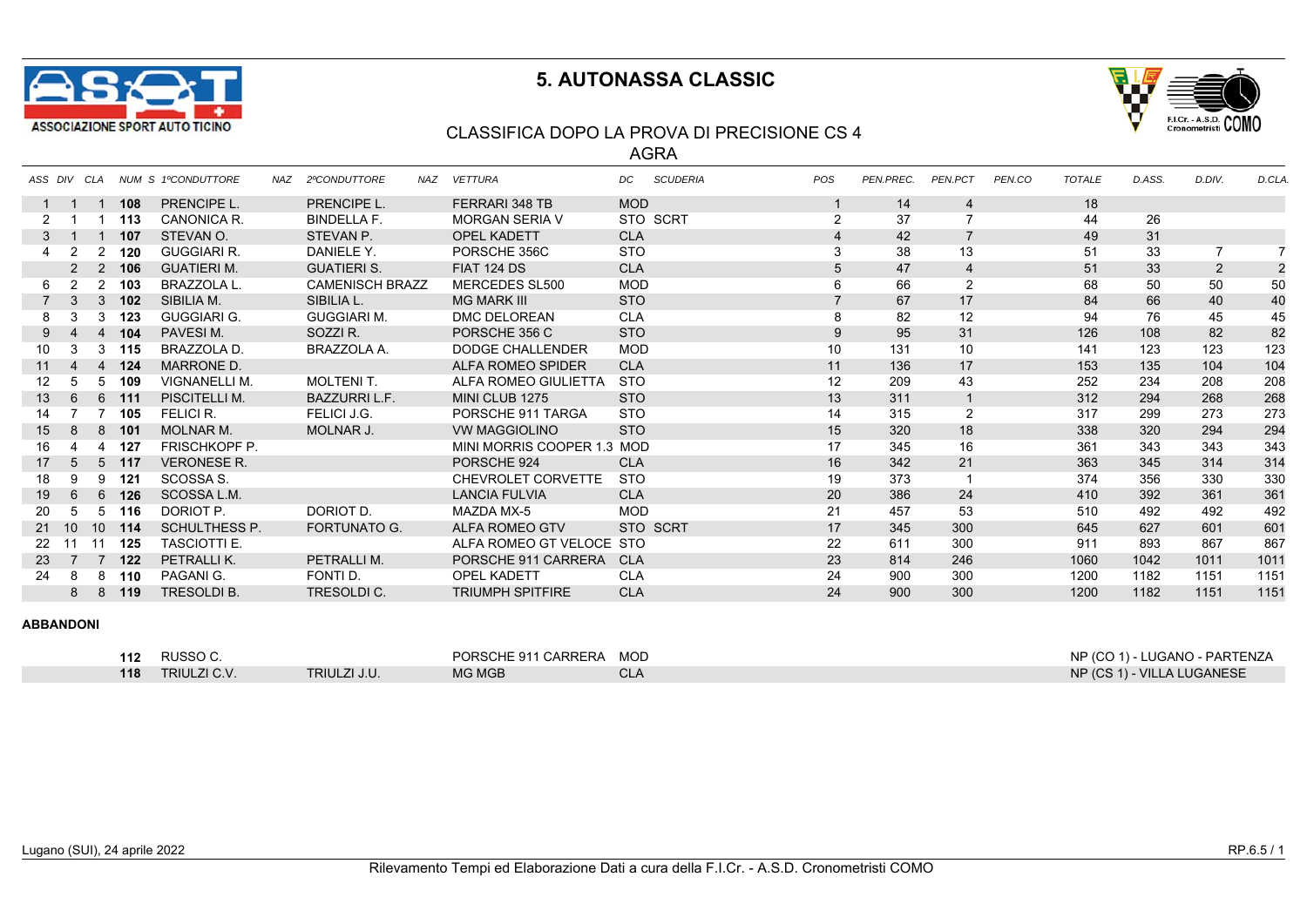



#### CRONOLOGICO DELLA PROVA DI PRECISIONE CS 4

AGRA

| ORD NUM       | 1ºCONDUTTORE<br>S    | <b>NAZ</b> | 2ºCONDUTTORE           | <b>NAZ</b> | <b>VETTURA</b>             | DC         | <b>SCUDERIA</b> | T.IMP.    | ENTRATA   | <b>USCITA</b> | T.EFF.      | <b>SCARTO</b> | PEN            |
|---------------|----------------------|------------|------------------------|------------|----------------------------|------------|-----------------|-----------|-----------|---------------|-------------|---------------|----------------|
| $1$ 101       | <b>MOLNAR M.</b>     |            | MOLNAR J.              |            | <b>VW MAGGIOLINO</b>       | <b>STO</b> |                 | 1:32'00.0 | 9:31'00.0 | 11:02'58.2    | 1:31'58.2a  | 1.8           | 18             |
| $2 \quad 102$ | SIBILIA M.           |            | SIBILIA L.             |            | <b>MG MARK III</b>         | <b>STO</b> |                 | 1:32'00.0 | 9:32'00.0 | 11:04'01.7    | 1:32'01.7 r | 1.7           | 17             |
| $3$ 103       | BRAZZOLA L.          |            | <b>CAMENISCH BRAZZ</b> |            | <b>MERCEDES SL500</b>      | <b>MOD</b> |                 | 1:32'00.0 | 9:33'00.0 | 11:05'00.2    | 1:32'00.2 r | 0.2           | $\overline{2}$ |
| 4 104         | PAVESIM.             |            | SOZZI R.               |            | PORSCHE 356 C              | <b>STO</b> |                 | 1:32'00.0 | 9:34'00.0 | 11:06'03.1    | 1:32'03.1r  | 3.1           | 31             |
| $5$ 105       | FELICI R.            |            | FELICI J.G.            |            | PORSCHE 911 TARGA          | <b>STO</b> |                 | 1:32'00.0 | 9:35'00.0 | 11:06'59.8    | 1:31'59.8a  | 0.2           | $\overline{2}$ |
| 6 106         | <b>GUATIERI M.</b>   |            | <b>GUATIERI S.</b>     |            | FIAT 124 DS                | <b>CLA</b> |                 | 1:32'00.0 | 9:36'00.0 | 11:08'00.4    | 1:32'00.4 r | 0.4           |                |
| 7 107         | STEVAN O.            |            | STEVAN P.              |            | <b>OPEL KADETT</b>         | <b>CLA</b> |                 | 1:32'00.0 | 9:37'00.0 | 11:09'00.7    | 1:32'00.7 r | 0.7           | $\overline{7}$ |
| 8 108         | PRENCIPE L.          |            | PRENCIPE L.            |            | FERRARI 348 TB             | <b>MOD</b> |                 | 1:32'00.0 | 9:38'00.0 | 11:10'00.4    | 1:32'00.4r  | 0.4           | 4              |
| $9$ 109       | VIGNANELLI M.        |            | <b>MOLTENIT.</b>       |            | ALFA ROMEO GIULIETTA       | <b>STO</b> |                 | 1:32'00.0 | 9:39'00.0 | 11:11'04.3    | 1:32'04.3r  | 4.3           | 43             |
| 10 110        | PAGANI G.            |            | FONTI D.               |            | <b>OPEL KADETT</b>         | <b>CLA</b> |                 | 1:32'00.0 | 9:40'00.0 | 10:57'53.5    | 1:17'53.5a  | 14'06.5       | 300            |
| $11$ 111      | PISCITELLI M.        |            | <b>BAZZURRI L.F.</b>   |            | MINI CLUB 1275             | <b>STO</b> |                 | 1:32'00.0 | 9:41'00.0 | 11:13'00.1    | 1:32'00.1r  | 0.1           | $\mathbf{1}$   |
| 12 112        | RUSSO C.             |            |                        |            | PORSCHE 911 CARRERA        | MOD        |                 |           | 9:42'00.0 |               |             |               |                |
| 13 113        | CANONICA R.          |            | <b>BINDELLA F.</b>     |            | <b>MORGAN SERIA V</b>      | <b>STO</b> | SCRT            | 1:32'00.0 | 9:43'00.0 | 11:14'59.3    | 1:31'59.3a  | 0.7           | 7              |
| 14 114        | SCHULTHESS P.        |            | <b>FORTUNATO G.</b>    |            | ALFA ROMEO GTV             |            | STO SCRT        | 1:32'00.0 | 9:44'00.0 | 11:14'01.0    | 1:30'01.0a  | 1'59.0        | 300            |
| 15 115        | BRAZZOLA D.          |            | BRAZZOLA A.            |            | <b>DODGE CHALLENDER</b>    | <b>MOD</b> |                 | 1:32'00.0 | 9:45'00.0 | 11:16'59.0    | 1:31'59.0a  | 1.0           | 10             |
| 16 116        | DORIOT P.            |            | DORIOT D.              |            | MAZDA MX-5                 | <b>MOD</b> |                 | 1:32'00.0 | 9:46'00.0 | 11:18'05.3    | 1:32'05.3r  | 5.3           | 53             |
| 17 117        | <b>VERONESE R.</b>   |            |                        |            | PORSCHE 924                | <b>CLA</b> |                 | 1:32'00.0 | 9:47'00.0 | 11:18'57.9    | 1:31'57.9a  | 2.1           | 21             |
| 18 118        | TRIULZI C.V.         |            | TRIULZI J.U.           |            | MG MGB                     | <b>CLA</b> |                 |           | 9:48'00.0 |               |             |               |                |
| 19 119        | <b>TRESOLDI B.</b>   |            | <b>TRESOLDIC.</b>      |            | <b>TRIUMPH SPITFIRE</b>    | <b>CLA</b> |                 | 1:32'00.0 | 9:49'00.0 | 11:24'21.9    | 1:35'21.9r  | 3'21.9        | 300            |
| 20 120        | <b>GUGGIARI R.</b>   |            | DANIELE Y.             |            | PORSCHE 356C               | <b>STO</b> |                 | 1:32'00.0 | 9:50'00.0 | 11:21'58.7    | 1:31'58.7a  | 1.3           | 13             |
| 21 121        | SCOSSA S.            |            |                        |            | CHEVROLET CORVETTE         | <b>STO</b> |                 | 1:32'00.0 | 9:51'00.0 | 11:22'59.9    | 1:31'59.9a  | 0.1           | $\overline{1}$ |
| 22 122        | PETRALLIK.           |            | PETRALLI M.            |            | PORSCHE 911 CARRERA        | CLA        |                 | 1:32'00.0 | 9:52'00.0 | 11:23'35.4    | 1:31'35.4a  | 24.6          | 246            |
| 23 123        | <b>GUGGIARI G.</b>   |            | <b>GUGGIARI M.</b>     |            | <b>DMC DELOREAN</b>        | <b>CLA</b> |                 | 1:32'00.0 | 9:53'00.0 | 11:25'01.2    | 1:32'01.2 r | 1.2           | 12             |
| 24 124        | MARRONE D.           |            |                        |            | ALFA ROMEO SPIDER          | <b>CLA</b> |                 | 1:32'00.0 | 9:54'00.0 | 11:26'01.7    | 1:32'01.7r  | 1.7           | 17             |
| 25 125        | <b>TASCIOTTI E.</b>  |            |                        |            | ALFA ROMEO GT VELOCE STO   |            |                 | 1:32'00.0 | 9:55'00.0 | 11:29'19.1    | 1:34'19.1r  | 2'19.1        | 300            |
| 26 126        | SCOSSA L.M.          |            |                        |            | <b>LANCIA FULVIA</b>       | <b>CLA</b> |                 | 1:32'00.0 | 9:56'00.0 | 11:28'02.4    | 1:32'02.4 r | 2.4           | 24             |
| 27 127        | <b>FRISCHKOPF P.</b> |            |                        |            | MINI MORRIS COOPER 1.3 MOD |            |                 | 1:32'00.0 | 9:57'00.0 | 11:29'01.6    | 1:32'01.6r  | 1.6           | 16             |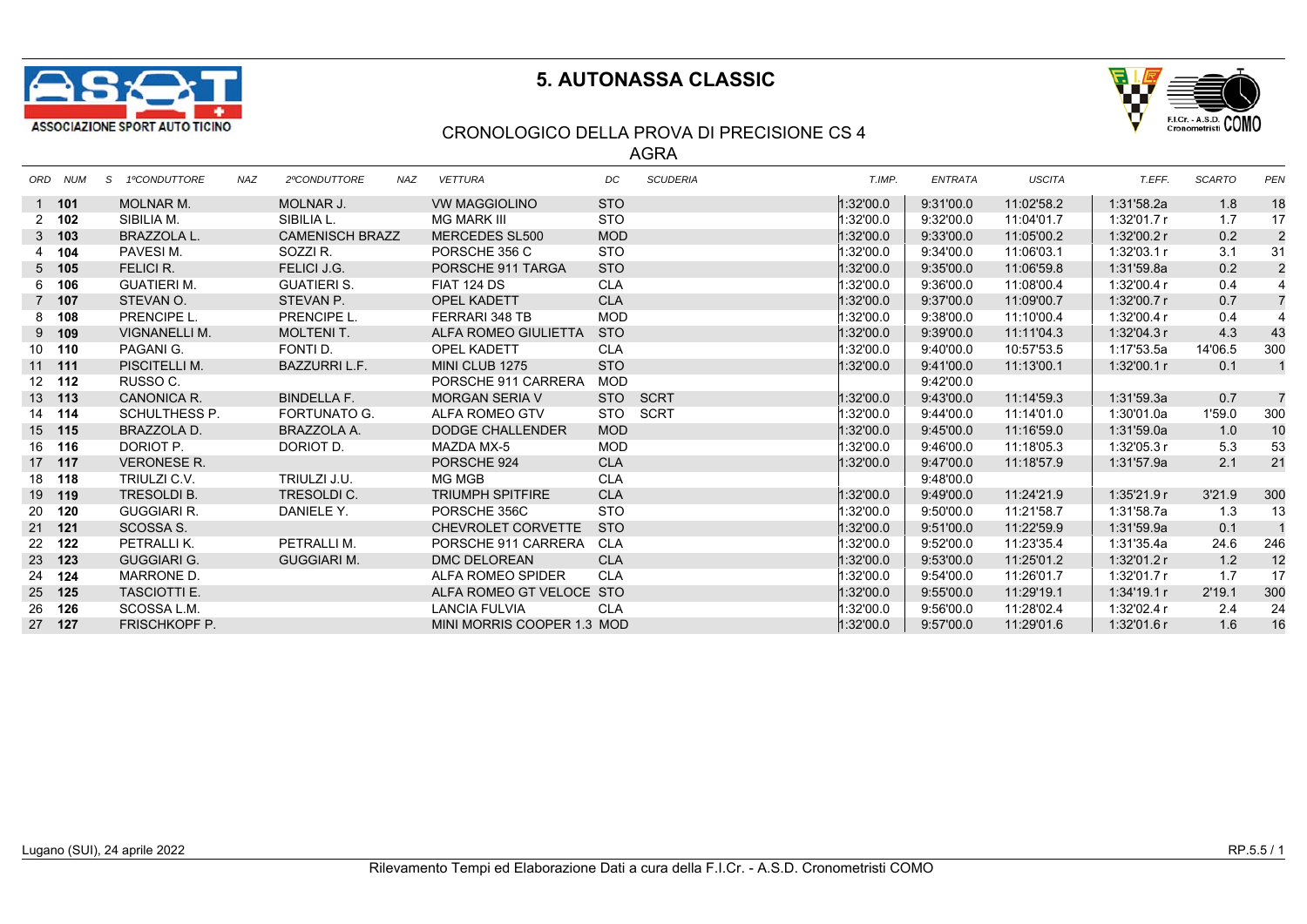



### CLASSIFICA DOPO LA PROVA DI PRECISIONE CS 3 VIA AI MULINI DI MUZZANO

|                 | ASS DIV CLA    |                |       | <b>NUM S 1ºCONDUTTORE</b> | NAZ | 2ºCONDUTTORE           | NAZ | <b>VETTURA</b>             | DC         | <b>SCUDERIA</b> | <b>POS</b>      | PEN.PREC. | PEN.PCT        | PEN.CO | <b>TOTALE</b> | D.ASS. | D.DIV. | D.CLA. |
|-----------------|----------------|----------------|-------|---------------------------|-----|------------------------|-----|----------------------------|------------|-----------------|-----------------|-----------|----------------|--------|---------------|--------|--------|--------|
|                 |                |                | 108   | PRENCIPE L.               |     | PRENCIPE L.            |     | FERRARI 348 TB             | <b>MOD</b> |                 |                 | 10        | 4              |        | 14            |        |        |        |
| 2               |                |                | 113   | CANONICA R.               |     | <b>BINDELLA F.</b>     |     | <b>MORGAN SERIA V</b>      |            | STO SCRT        | 3               | 28        | 9              |        | 37            | 23     |        |        |
| 3               |                |                | 2 120 | <b>GUGGIARI R.</b>        |     | DANIELE Y.             |     | PORSCHE 356C               | <b>STO</b> |                 | 2               | 18        | 20             |        | 38            | 24     |        |        |
|                 |                |                | 107   | STEVAN O.                 |     | STEVAN P.              |     | <b>OPEL KADETT</b>         | <b>CLA</b> |                 | 5               | 36        | 6              |        | 42            | 28     |        |        |
| 5               |                | 2              | 106   | <b>GUATIERI M.</b>        |     | <b>GUATIERI S.</b>     |     | <b>FIAT 124 DS</b>         | <b>CLA</b> |                 |                 | 32        | 15             |        | 47            | 33     | 5      |        |
| 6               |                | 2              | 103   | BRAZZOLA L.               |     | <b>CAMENISCH BRAZZ</b> |     | MERCEDES SL500             | <b>MOD</b> |                 | 8               | 52        | 14             |        | 66            | 52     | 52     | 52     |
|                 | 3              | 3              | 102   | SIBILIA M.                |     | SIBILIA L.             |     | <b>MG MARK III</b>         | <b>STO</b> |                 | $6\phantom{1}6$ | 42        | 25             |        | 67            | 53     | 30     | 30     |
| 8               |                | 3              | 123   | <b>GUGGIARI G.</b>        |     | <b>GUGGIARI M.</b>     |     | <b>DMC DELOREAN</b>        | <b>CLA</b> |                 | 10              | 63        | 19             |        | 82            | 68     | 40     | 40     |
| 9               |                | $\overline{4}$ | 104   | PAVESIM.                  |     | SOZZIR.                |     | PORSCHE 356 C              | <b>STO</b> |                 | 9               | 60        | 35             |        | 95            | 81     | 58     | 58     |
| 10              |                | 3              | 115   | BRAZZOLA D.               |     | BRAZZOLA A.            |     | <b>DODGE CHALLENDER</b>    | <b>MOD</b> |                 | 13              | 98        | 33             |        | 131           | 117    | 117    | 117    |
| 11              | 4              | $\overline{4}$ | 124   | <b>MARRONE D.</b>         |     |                        |     | ALFA ROMEO SPIDER          | <b>CLA</b> |                 | 11              | 82        | 54             |        | 136           | 122    | 94     | 94     |
| 12 <sup>2</sup> | 5              | 5              | 109   | <b>VIGNANELLI M.</b>      |     | <b>MOLTENIT.</b>       |     | ALFA ROMEO GIULIETTA       | <b>STO</b> |                 | 14              | 208       |                |        | 209           | 195    | 172    | 172    |
| 13              | 6              | 6              | 111   | PISCITELLI M.             |     | <b>BAZZURRIL.F.</b>    |     | MINI CLUB 1275             | <b>STO</b> |                 | 15              | 309       | $\overline{2}$ |        | 311           | 297    | 274    | 274    |
| 14              |                |                | 105   | FELICI R.                 |     | FELICI J.G.            |     | PORSCHE 911 TARGA          | <b>STO</b> |                 | 16              | 311       |                |        | 315           | 301    | 278    | 278    |
| 15              | 8              |                | 8 101 | <b>MOLNAR M.</b>          |     | MOLNAR J.              |     | <b>VW MAGGIOLINO</b>       | <b>STO</b> |                 | 18              | 319       |                |        | 320           | 306    | 283    | 283    |
| 16              | 5              | 5              | 117   | <b>VERONESE R.</b>        |     |                        |     | PORSCHE 924                | <b>CLA</b> |                 | 19              | 329       | 13             |        | 342           | 328    | 300    | 300    |
| 17              | 9              | 9              | 114   | <b>SCHULTHESS P.</b>      |     | <b>FORTUNATO G.</b>    |     | ALFA ROMEO GTV             |            | STO SCRT        | $\overline{7}$  | 45        | 300            |        | 345           | 331    | 308    | 308    |
|                 |                |                | 127   | <b>FRISCHKOPF P.</b>      |     |                        |     | MINI MORRIS COOPER 1.3 MOD |            |                 | 17              | 314       | 31             |        | 345           | 331    | 331    | 331    |
| 19              | 10             | 10             | 121   | SCOSSA S.                 |     |                        |     | CHEVROLET CORVETTE         | <b>STO</b> |                 | 20              | 360       | 13             |        | 373           | 359    | 336    | 336    |
| 20              | 6              | 6              | 126   | SCOSSA L.M.               |     |                        |     | <b>LANCIA FULVIA</b>       | <b>CLA</b> |                 | 12              | 86        | 300            |        | 386           | 372    | 344    | 344    |
| 21              | 5              | $5^{\circ}$    | 116   | DORIOT P.                 |     | DORIOT D.              |     | MAZDA MX-5                 | <b>MOD</b> |                 | 21              | 377       | 80             |        | 457           | 443    | 443    | 443    |
| 22              |                | 11             | 125   | <b>TASCIOTTI E.</b>       |     |                        |     | ALFA ROMEO GT VELOCE STO   |            |                 | 23              | 600       | 11             |        | 611           | 597    | 574    | 574    |
| 23              | $\overline{7}$ |                | 122   | PETRALLIK.                |     | PETRALLI M.            |     | PORSCHE 911 CARRERA        | <b>CLA</b> |                 | 22              | 551       | 263            |        | 814           | 800    | 772    | 772    |
| 24              | 8              | 8              | 110   | PAGANI G.                 |     | FONTI D.               |     | <b>OPEL KADETT</b>         | <b>CLA</b> |                 | 23              | 600       | 300            |        | 900           | 886    | 858    | 858    |
|                 | 8              | 8              | 119   | <b>TRESOLDIB.</b>         |     | <b>TRESOLDIC.</b>      |     | <b>TRIUMPH SPITFIRE</b>    | <b>CLA</b> |                 | 23              | 600       | 300            |        | 900           | 886    | 858    | 858    |

| 112 | RUSSO C.            |              | PORSCHE 911 CARRERA | MOD | NP (CO 1) - LUGANO - PARTENZA |
|-----|---------------------|--------------|---------------------|-----|-------------------------------|
| 118 | <b>TRIULZI C.V.</b> | TRIULZI J.U. | MG MGB              | CL/ | NP (CS 1) - VILLA LUGANESE    |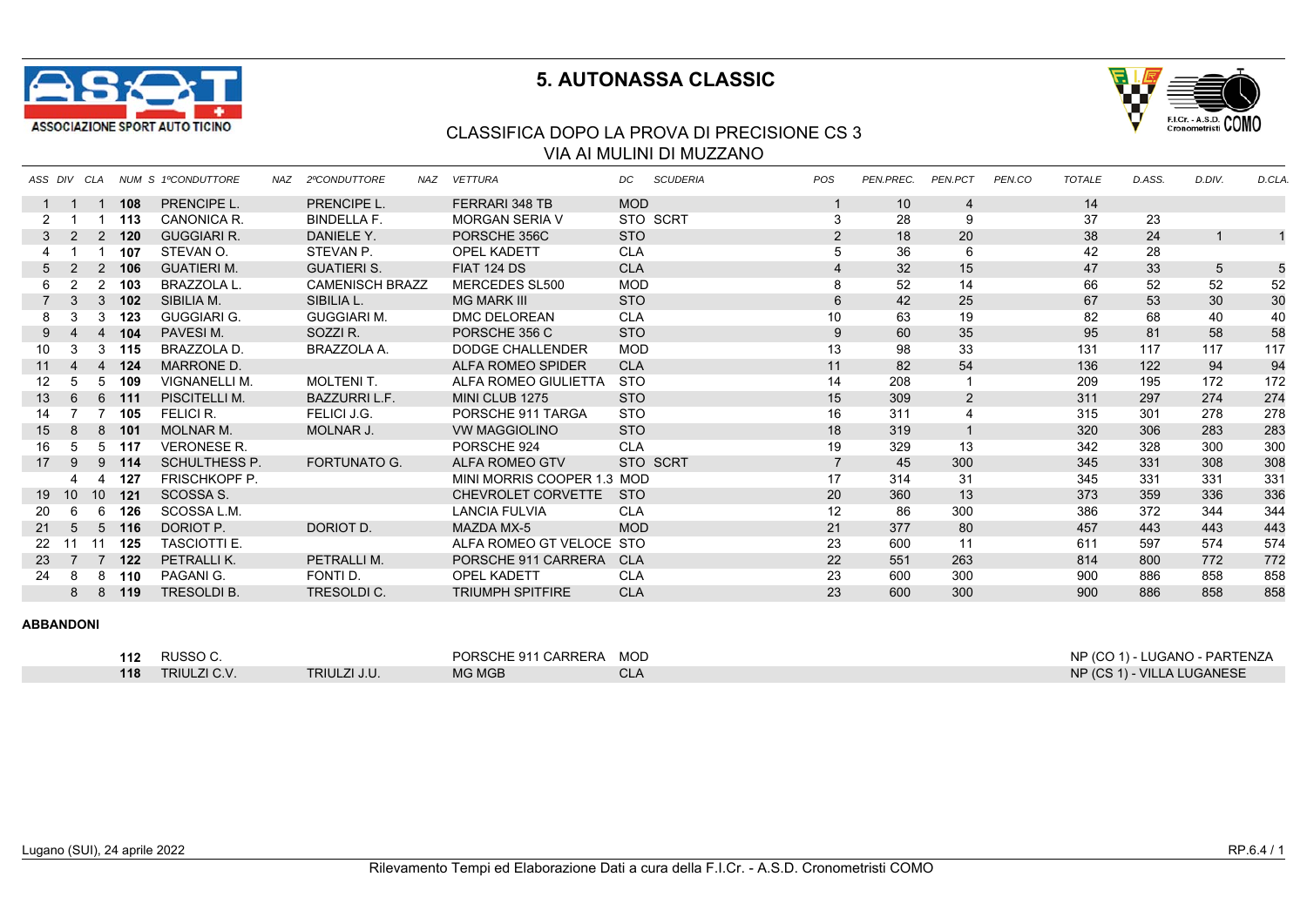



### CRONOLOGICO DELLA PROVA DI PRECISIONE CS 3 VIA AI MULINI DI MUZZANO

| ORD NUM  | S 1ºCONDUTTORE       | <b>NAZ</b> | 2ºCONDUTTORE         | NAZ | <b>VETTURA</b>            | DC         | <b>SCUDERIA</b>                                        | T.IMP.                 | ENTRATA   | <b>USCITA</b> | T.EFF.      | <b>SCARTO</b> | PEN            |
|----------|----------------------|------------|----------------------|-----|---------------------------|------------|--------------------------------------------------------|------------------------|-----------|---------------|-------------|---------------|----------------|
| 1 101    | <b>MOLNAR M.</b>     |            | <b>MOLNAR J.</b>     |     | <b>VW MAGGIOLINO</b>      | <b>STO</b> |                                                        | 1:12'00.0              | 9:31'00.0 | 10:42'59.9    | 1:11'59.9a  | 0.1           |                |
| 2, 102   | SIBILIA M.           |            | SIBILIA L.           |     | MG MARK III               | STO        |                                                        | 1:12'00.0              | 9:32'00.0 | 10:44'02.5    | 1:12'02.5 r | 2.5           | 25             |
| $3$ 103  | <b>BRAZZOLA L.</b>   |            |                      |     | <b>MERCEDES SL500</b>     | <b>MOD</b> |                                                        | 1:12'00.0              | 9:33'00.0 | 10:45'01.4    | 1:12'01.4r  | 1.4           | 14             |
| 4 104    | PAVESIM.             |            | SOZZI R.             |     | PORSCHE 356 C             | <b>STO</b> |                                                        | 1:12'00.0              | 9:34'00.0 | 10:46'03.5    | 1:12'03.5r  | 3.5           | 35             |
| $5$ 105  | FELICI R.            |            | FELICI J.G.          |     | PORSCHE 911 TARGA         | <b>STO</b> |                                                        | 1:12'00.0              | 9:35'00.0 | 10:46'59.6    | 1:11'59.6a  | 0.4           | $\overline{4}$ |
| 6 106    | <b>GUATIERI M.</b>   |            | <b>GUATIERI S.</b>   |     | FIAT 124 DS               | <b>CLA</b> |                                                        | 1:12'00.0              | 9:36'00.0 | 10:48'01.5    | 1:12'01.5r  | 1.5           | 15             |
| 7 107    | STEVAN O.            |            | STEVAN P.            |     | <b>OPEL KADETT</b>        | <b>CLA</b> |                                                        | 1:12'00.0              | 9:37'00.0 | 10:49'00.6    | 1:12'00.6r  | 0.6           | 6              |
| 8 108    | PRENCIPE L.          |            | PRENCIPE L.          |     | FERRARI 348 TB            | <b>MOD</b> |                                                        | 1:12'00.0              | 9:38'00.0 | 10:50'00.4    | 1:12'00.4r  | 0.4           | $\overline{4}$ |
| $9$ 109  | VIGNANELLI M.        |            | <b>MOLTENIT.</b>     |     | ALFA ROMEO GIULIETTA      | <b>STO</b> |                                                        | 1:12'00.0              | 9:39'00.0 | 10:51'00.1    | 1:12'00.1r  | 0.1           |                |
| 10 110   | PAGANI G.            |            | FONTI D.             |     | <b>OPEL KADETT</b>        | <b>CLA</b> |                                                        | 1:12'00.0              | 9:40'00.0 | 10:42'29.3    | 1:02'29.3a  | 9'30.7        | 300            |
| $11$ 111 | PISCITELLI M.        |            | <b>BAZZURRI L.F.</b> |     | MINI CLUB 1275            | <b>STO</b> |                                                        | 1:12'00.0              | 9:41'00.0 | 10:53'00.2    | 1:12'00.2r  | 0.2           | $\overline{2}$ |
| 12 112   | RUSSO C.             |            |                      |     | PORSCHE 911 CARRERA       | MOD        |                                                        |                        | 9:42'00.0 |               |             |               |                |
| 13 113   | CANONICA R.          |            | <b>BINDELLA F.</b>   |     | <b>MORGAN SERIA V</b>     |            | SCRT                                                   | 1:12'00.0              | 9:43'00.0 | 10:54'59.1    | 1:11'59.1a  | 0.9           | 9              |
| 14 114   | SCHULTHESS P.        |            | FORTUNATO G.         |     | ALFA ROMEO GTV            |            |                                                        | 1:12'00.0              | 9:44'00.0 | 10:53'59.4    | 1:09'59.4a  | 2'00.6        | 300            |
| 15 115   | BRAZZOLA D.          |            | BRAZZOLA A.          |     | <b>DODGE CHALLENDER</b>   | <b>MOD</b> |                                                        | 1:12'00.0              | 9:45'00.0 | 10:57'03.3    | 1:12'03.3r  | 3.3           | 33             |
| 16 116   | DORIOT P.            |            | DORIOT D.            |     | MAZDA MX-5                | MOD        |                                                        | 1:12'00.0              | 9:46'00.0 | 10:58'08.0    | 1:12'08.0r  | 8.0           | 80             |
| 17 117   | <b>VERONESE R.</b>   |            |                      |     | PORSCHE 924               | <b>CLA</b> |                                                        | 1:12'00.0              | 9:47'00.0 | 10:59'01.3    | 1:12'01.3r  | 1.3           | 13             |
| 18 118   | TRIULZI C.V.         |            | TRIULZI J.U.         |     | MG MGB                    | <b>CLA</b> |                                                        |                        | 9:48'00.0 |               |             |               |                |
| 19 119   | TRESOLDI B.          |            | TRESOLDI C.          |     | <b>TRIUMPH SPITFIRE</b>   | <b>CLA</b> |                                                        | 1:12'00.0              | 9:49'00.0 | 11:10'02.8    | 1:21'02.8 r | 9'02.8        | 300            |
| 20 120   | GUGGIARI R.          |            | DANIELE Y.           |     | PORSCHE 356C              | <b>STO</b> |                                                        | 1:12'00.0              | 9:50'00.0 | 11:02'02.0    | 1:12'02.0 r | 2.0           | 20             |
| 21 121   | SCOSSA S.            |            |                      |     | <b>CHEVROLET CORVETTE</b> | <b>STO</b> |                                                        | 1:12'00.0              | 9:51'00.0 | 11:02'58.7    | 1:11'58.7a  | 1.3           | 13             |
| 22 122   | PETRALLI K.          |            | PETRALLI M.          |     | PORSCHE 911 CARRERA       | CLA        |                                                        | 1:12'00.0              | 9:52'00.0 | 11:03'33.7    | 1:11'33.7a  | 26.3          | 263            |
| 23 123   | <b>GUGGIARI G.</b>   |            | <b>GUGGIARI M.</b>   |     | <b>DMC DELOREAN</b>       | <b>CLA</b> |                                                        | 1:12'00.0              | 9:53'00.0 | 11:05'01.9    | 1:12'01.9r  | 1.9           | 19             |
| 24 124   | MARRONE D.           |            |                      |     | ALFA ROMEO SPIDER         | <b>CLA</b> |                                                        | 1:12'00.0              | 9:54'00.0 | 11:06'05.4    | 1:12'05.4r  | 5.4           | 54             |
| 25 125   | <b>TASCIOTTI E.</b>  |            |                      |     |                           |            |                                                        | 1:12'00.0              | 9:55'00.0 | 11:07'01.1    | 1:12'01.1r  | 1.1           | 11             |
| 26 126   | SCOSSA L.M.          |            |                      |     | <b>LANCIA FULVIA</b>      | <b>CLA</b> |                                                        | 1:12'00.0              | 9:56'00.0 | 11:09'43.6    | 1:13'43.6r  | 1'43.6        | 300            |
| 27 127   | <b>FRISCHKOPF P.</b> |            |                      |     |                           |            |                                                        | 1:12'00.0              | 9:57'00.0 | 11:09'03.1    | 1:12'03.1r  | 3.1           | 31             |
|          |                      |            |                      |     | <b>CAMENISCH BRAZZ</b>    |            | ALFA ROMEO GT VELOCE STO<br>MINI MORRIS COOPER 1.3 MOD | <b>STO</b><br>STO SCRT |           |               |             |               |                |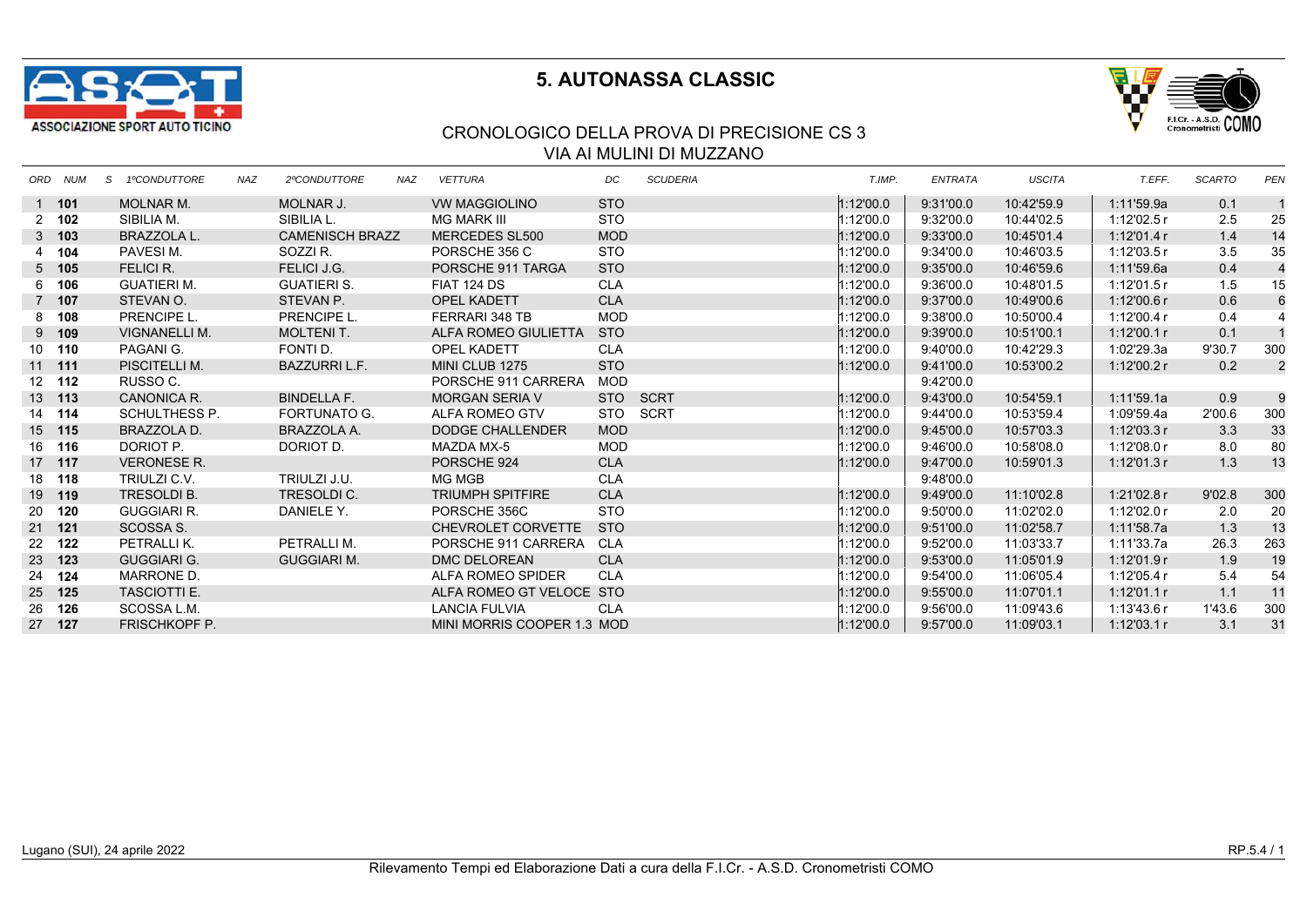



### CLASSIFICA DOPO LA PROVA DI PRECISIONE CS 2 MAGLIO DI COLLA

| ASS DIV         |                       | CLA            |        | NUM S 1ºCONDUTTORE   | NAZ | 2ºCONDUTTORE           | NAZ | <b>VETTURA</b>             | DC.        | <b>SCUDERIA</b> | POS             | PEN.PREC.       | <b>PEN.PCT</b> | PEN.CO | <b>TOTALE</b> | D.ASS. | D.DIV.         | D.CLA.         |
|-----------------|-----------------------|----------------|--------|----------------------|-----|------------------------|-----|----------------------------|------------|-----------------|-----------------|-----------------|----------------|--------|---------------|--------|----------------|----------------|
|                 |                       |                | 108    | <b>PRENCIPE L.</b>   |     | <b>PRENCIPE L.</b>     |     | <b>FERRARI 348 TB</b>      | <b>MOD</b> |                 |                 |                 | 9              |        | 10            |        |                |                |
| 2               |                       |                | 120    | <b>GUGGIARI R.</b>   |     | DANIELE Y.             |     | PORSCHE 356C               | <b>STO</b> |                 | 2               | 4               | 14             |        | 18            | 8      |                |                |
| 3               | 2                     |                | 2, 113 | CANONICA R.          |     | <b>BINDELLA F.</b>     |     | <b>MORGAN SERIA V</b>      |            | STO SCRT        | 5               | 9               | 19             |        | 28            | 18     | 10             | 10             |
|                 |                       |                | 106    | <b>GUATIERI M.</b>   |     | <b>GUATIERI S.</b>     |     | <b>FIAT 124 DS</b>         | <b>CLA</b> |                 |                 | 12 <sup>2</sup> | 20             |        | 32            | 22     |                |                |
| 5               | 2                     | 2              | 107    | STEVAN O.            |     | STEVAN P.              |     | <b>OPEL KADETT</b>         | <b>CLA</b> |                 | $\overline{2}$  | $\overline{4}$  | 32             |        | 36            | 26     | $\overline{4}$ | $\overline{4}$ |
| 6               | 3                     | 3              | 102    | SIBILIA M.           |     | SIBILIA L.             |     | <b>MG MARK III</b>         | <b>STO</b> |                 | 8               | 14              | 28             |        | 42            | 32     | 24             | 24             |
|                 |                       | 4              | 114    | <b>SCHULTHESS P.</b> |     | <b>FORTUNATO G.</b>    |     | <b>ALFA ROMEO GTV</b>      |            | STO SCRT        | $\overline{4}$  | 8               | 37             |        | 45            | 35     | 27             | 27             |
| 8               |                       | 2              | 103    | <b>BRAZZOLA L.</b>   |     | <b>CAMENISCH BRAZZ</b> |     | MERCEDES SL500             | <b>MOD</b> |                 | 12              | 32              | 20             |        | 52            | 42     | 42             | 42             |
| 9               | 5                     | 5              | 104    | PAVESIM.             |     | SOZZI R.               |     | PORSCHE 356 C              | <b>STO</b> |                 | 11              | 27              | 33             |        | 60            | 50     | 42             | 42             |
| 10              | 3                     | 3              | 123    | <b>GUGGIARI G.</b>   |     | <b>GUGGIARI M.</b>     |     | DMC DELOREAN               | <b>CLA</b> |                 | 13              | 36              | 27             |        | 63            | 53     | 31             | 31             |
| 11              | 4                     | $\overline{4}$ | 124    | <b>MARRONE D.</b>    |     |                        |     | ALFA ROMEO SPIDER          | <b>CLA</b> |                 | 15              | 38              | 44             |        | 82            | 72     | 50             | 50             |
| 12 <sup>2</sup> | 5                     | 5              | 126    | SCOSSA L.M.          |     |                        |     | <b>LANCIA FULVIA</b>       | <b>CLA</b> |                 | 14              | 37              | 49             |        | 86            | 76     | 54             | 54             |
| 13              | 3                     | 3              | 115    | BRAZZOLA D.          |     | BRAZZOLA A.            |     | DODGE CHALLENDER           | <b>MOD</b> |                 | 18              | 62              | 36             |        | 98            | 88     | 88             | 88             |
| 14              | 6                     | 6              | 109    | <b>VIGNANELLI M.</b> |     | <b>MOLTENIT.</b>       |     | ALFA ROMEO GIULIETTA       | <b>STO</b> |                 | 16              | 50              | 158            |        | 208           | 198    | 190            | 190            |
| 15              |                       | $\overline{7}$ | 111    | PISCITELLI M.        |     | <b>BAZZURRIL.F.</b>    |     | MINI CLUB 1275             | <b>STO</b> |                 | 5               | 9               | 300            |        | 309           | 299    | 291            | 291            |
| 16              | 8                     | 8              | 105    | FELICI R.            |     | FELICI J.G.            |     | PORSCHE 911 TARGA          | <b>STO</b> |                 | 20              | 300             | 11             |        | 311           | 301    | 293            | 293            |
| 17              | $\boldsymbol{\Delta}$ | 4              | 127    | <b>FRISCHKOPF P.</b> |     |                        |     | MINI MORRIS COOPER 1.3 MOD |            |                 | 8               | 14              | 300            |        | 314           | 304    | 304            | 304            |
| 18              | 9                     | 9              | 101    | <b>MOLNAR M.</b>     |     | MOLNAR J.              |     | <b>VW MAGGIOLINO</b>       | <b>STO</b> |                 | 10 <sup>1</sup> | 19              | 300            |        | 319           | 309    | 301            | 301            |
| 19              | 6                     | 6              | 117    | <b>VERONESE R.</b>   |     |                        |     | PORSCHE 924                | <b>CLA</b> |                 | 20              | 300             | 29             |        | 329           | 319    | 297            | 297            |
| 20              | 10                    | 10             | -121   | SCOSSA <sub>S</sub>  |     |                        |     | CHEVROLET CORVETTE         | <b>STO</b> |                 | 17              | 60              | 300            |        | 360           | 350    | 342            | 342            |
| 21              | 5                     | 5              | 116    | DORIOT P.            |     | DORIOT D.              |     | <b>MAZDA MX-5</b>          | <b>MOD</b> |                 | 20              | 300             | 77             |        | 377           | 367    | 367            | 367            |
| 22              |                       |                | 122    | PETRALLIK.           |     | PETRALLI M.            |     | PORSCHE 911 CARRERA        | <b>CLA</b> |                 | 19              | 251             | 300            |        | 551           | 541    | 519            | 519            |
| 23              | 8                     | 8              | 110    | PAGANI G.            |     | FONTI D.               |     | <b>OPEL KADETT</b>         | <b>CLA</b> |                 | 20              | 300             | 300            |        | 600           | 590    | 568            | 568            |
|                 | 8                     | 8              | 119    | <b>TRESOLDI B.</b>   |     | TRESOLDI C.            |     | <b>TRIUMPH SPITFIRE</b>    | <b>CLA</b> |                 | 20              | 300             | 300            |        | 600           | 590    | 568            | 568            |
|                 | $11 \quad 11$         |                | 125    | <b>TASCIOTTI E.</b>  |     |                        |     | ALFA ROMEO GT VELOCE STO   |            |                 | 20              | 300             | 300            |        | 600           | 590    | 582            | 582            |

| 112 | RUSSO <sub>C</sub>  |              | PORSCHE 911 CARRERA | <b>MOD</b> | NP (CO 1) - LUGANO - PARTENZA |
|-----|---------------------|--------------|---------------------|------------|-------------------------------|
| 118 | <b>TRIULZI C.V.</b> | TRIULZI J.U. | <b>MG MGB</b>       | CL/        | NP (CS 1) - VILLA LUGANESE    |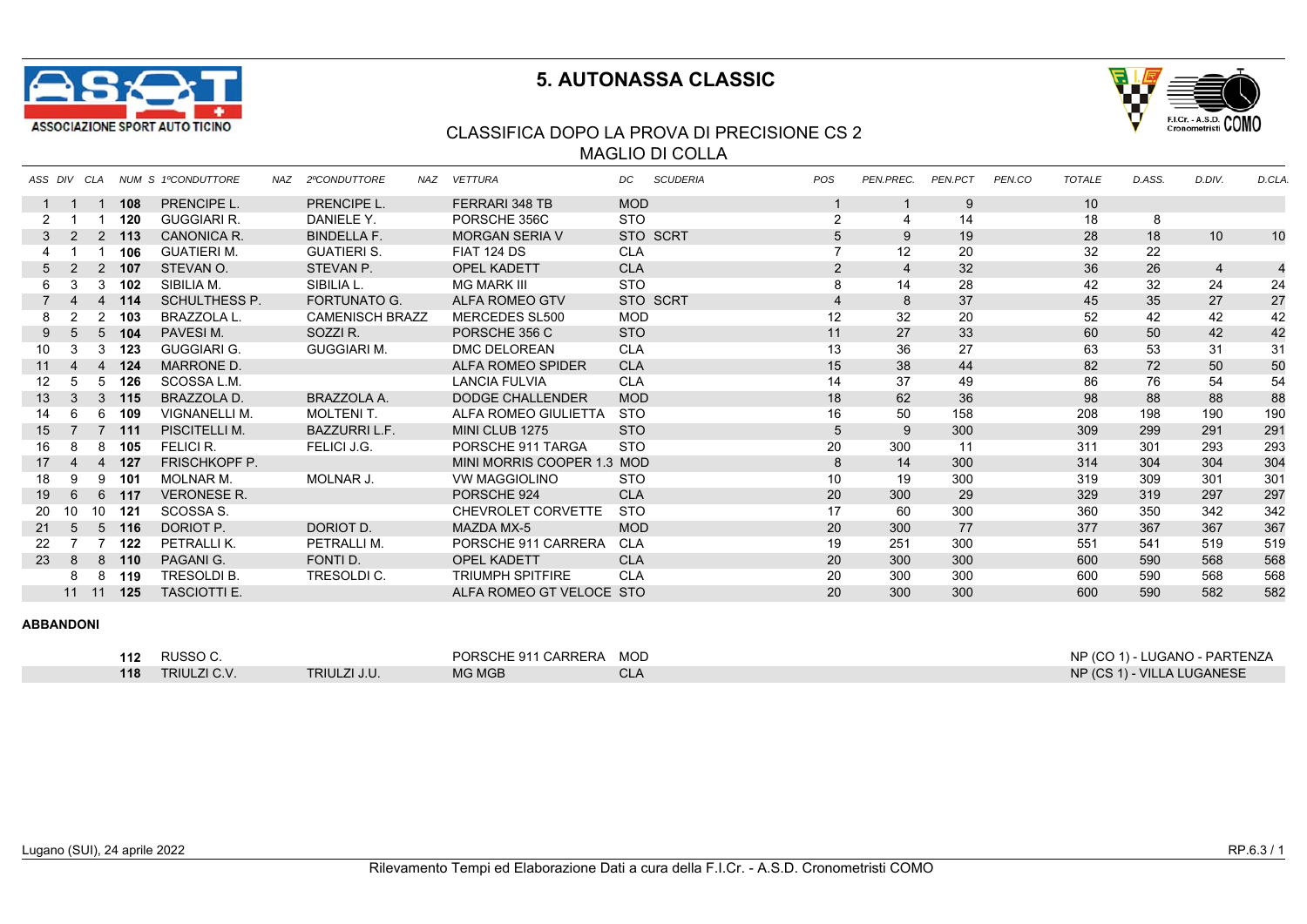



### CRONOLOGICO DELLA PROVA DI PRECISIONE CS 2 MAGLIO DI COLLA

| ORD NUM       | 1ºCONDUTTORE<br>S.   | <b>NAZ</b> | 2ºCONDUTTORE           | NAZ | <b>VETTURA</b>             | DC         | <b>SCUDERIA</b> | T.IMP.  | ENTRATA   | <b>USCITA</b> | T.EFF.    | <b>SCARTO</b> | <b>PEN</b> |
|---------------|----------------------|------------|------------------------|-----|----------------------------|------------|-----------------|---------|-----------|---------------|-----------|---------------|------------|
| 1 101         | <b>MOLNAR M.</b>     |            | MOLNAR J.              |     | <b>VW MAGGIOLINO</b>       | <b>STO</b> |                 | 35'00.0 | 9:31'00.0 | 10:13'45.6    | 42'45.6 r | 7'45.6        | 300        |
| $2 \quad 102$ | SIBILIA M.           |            | SIBILIA L.             |     | MG MARK III                | <b>STO</b> |                 | 35'00.0 | 9:32'00.0 | 10:07'02.8    | 35'02.8 r | 2.8           | 28         |
| $3$ 103       | <b>BRAZZOLA L.</b>   |            | <b>CAMENISCH BRAZZ</b> |     | <b>MERCEDES SL500</b>      | <b>MOD</b> |                 | 35'00.0 | 9:33'00.0 | 10:08'02.0    | 35'02.0 r | 2.0           | 20         |
| 4 104         | PAVESIM.             |            | SOZZI R.               |     | PORSCHE 356 C              | <b>STO</b> |                 | 35'00.0 | 9:34'00.0 | 10:09'03.3    | 35'03.3 r | 3.3           | 33         |
| $5$ 105       | FELICI R.            |            | FELICI J.G.            |     | PORSCHE 911 TARGA          | <b>STO</b> |                 | 35'00.0 | 9:35'00.0 | 10:10'01.1    | 35'01.1 r | 1.1           | 11         |
| 6 106         | GUATIERI M.          |            | <b>GUATIERI S.</b>     |     | <b>FIAT 124 DS</b>         | <b>CLA</b> |                 | 35'00.0 | 9:36'00.0 | 10:11'02.0    | 35'02.0r  | 2.0           | 20         |
| 7 107         | STEVAN O.            |            | STEVAN P.              |     | <b>OPEL KADETT</b>         | <b>CLA</b> |                 | 35'00.0 | 9:37'00.0 | 10:12'03.2    | 35'03.2 r | 3.2           | 32         |
| 8 108         | PRENCIPE L.          |            | PRENCIPE L.            |     | FERRARI 348 TB             | <b>MOD</b> |                 | 35'00.0 | 9:38'00.0 | 10:13'00.9    | 35'00.9r  | 0.9           | 9          |
| $9$ 109       | <b>VIGNANELLI M.</b> |            | <b>MOLTENIT.</b>       |     | ALFA ROMEO GIULIETTA       | <b>STO</b> |                 | 35'00.0 | 9:39'00.0 | 10:13'44.2    | 34'44.2a  | 15.8          | 158        |
| 10 110        | PAGANI G.            |            | FONTI D.               |     | <b>OPEL KADETT</b>         | <b>CLA</b> |                 | 35'00.0 | 9:40'00.0 | 10:12'28.2    | 32'28.2a  | 2'31.8        | 300        |
| $11$ 111      | PISCITELLI M.        |            | <b>BAZZURRI L.F.</b>   |     | MINI CLUB 1275             | <b>STO</b> |                 | 35'00.0 | 9:41'00.0 | 10:17'03.8    | 36'03.8 r | 1'03.8        | 300        |
| 12 112        | RUSSO C.             |            |                        |     | PORSCHE 911 CARRERA        | MOD        |                 |         | 9:42'00.0 |               |           |               |            |
| 13 113        | CANONICA R.          |            | <b>BINDELLA F.</b>     |     | <b>MORGAN SERIA V</b>      | <b>STO</b> | SCRT            | 35'00.0 | 9:43'00.0 | 10:18'01.9    | 35'01.9 r | 1.9           | 19         |
| 14 114        | SCHULTHESS P.        |            | FORTUNATO G.           |     | ALFA ROMEO GTV             |            | STO SCRT        | 35'00.0 | 9:44'00.0 | 10:19'03.7    | 35'03.7r  | 3.7           | 37         |
| 15 115        | BRAZZOLA D.          |            | BRAZZOLA A.            |     | <b>DODGE CHALLENDER</b>    | <b>MOD</b> |                 | 35'00.0 | 9:45'00.0 | 10:20'03.6    | 35'03.6 r | 3.6           | 36         |
| 16 116        | DORIOT P.            |            | DORIOT D.              |     | MAZDA MX-5                 | <b>MOD</b> |                 | 35'00.0 | 9:46'00.0 | 10:21'07.7    | 35'07.7 r | 7.7           | 77         |
| 17 117        | <b>VERONESE R.</b>   |            |                        |     | PORSCHE 924                | <b>CLA</b> |                 | 35'00.0 | 9:47'00.0 | 10:22'02.9    | 35'02.9 r | 2.9           | 29         |
| 18 118        | TRIULZI C.V.         |            | TRIULZI J.U.           |     | MG MGB                     | <b>CLA</b> |                 |         | 9:48'00.0 |               |           |               |            |
| 19 119        | <b>TRESOLDI B.</b>   |            | <b>TRESOLDIC.</b>      |     | <b>TRIUMPH SPITFIRE</b>    | <b>CLA</b> |                 | 35'00.0 | 9:49'00.0 | 10:22'58.2    | 33'58.2a  | 1'01.8        | 300        |
| 20 120        | <b>GUGGIARI R.</b>   |            | DANIELE Y.             |     | PORSCHE 356C               | <b>STO</b> |                 | 35'00.0 | 9:50'00.0 | 10:24'58.6    | 34'58.6a  | 1.4           | 14         |
| 21 121        | SCOSSA S.            |            |                        |     | CHEVROLET CORVETTE         | <b>STO</b> |                 | 35'00.0 | 9:51'00.0 | 10:27'26.4    | 36'26.4 r | 1'26.4        | 300        |
| 22 122        | PETRALLIK.           |            | PETRALLI M.            |     | PORSCHE 911 CARRERA        | CLA        |                 | 35'00.0 | 9:52'00.0 | 10:27'42.0    | 35'42.0 r | 42.0          | 300        |
| 23 123        | <b>GUGGIARI G.</b>   |            | <b>GUGGIARI M.</b>     |     | <b>DMC DELOREAN</b>        | <b>CLA</b> |                 | 35'00.0 | 9:53'00.0 | 10:28'02.7    | 35'02.7 r | 2.7           | 27         |
| 24 124        | MARRONE D.           |            |                        |     | ALFA ROMEO SPIDER          | <b>CLA</b> |                 | 35'00.0 | 9:54'00.0 | 10:29'04.4    | 35'04.4 r | 4.4           | 44         |
| 25 125        | <b>TASCIOTTI E.</b>  |            |                        |     | ALFA ROMEO GT VELOCE STO   |            |                 | 35'00.0 | 9:55'00.0 | 10:31'28.8    | 36'28.8 r | 1'28.8        | 300        |
| 26 126        | SCOSSA L.M.          |            |                        |     | <b>LANCIA FULVIA</b>       | CLA        |                 | 35'00.0 | 9:56'00.0 | 10:31'04.9    | 35'04.9 r | 4.9           | 49         |
| 27 127        | <b>FRISCHKOPF P.</b> |            |                        |     | MINI MORRIS COOPER 1.3 MOD |            |                 | 35'00.0 | 9:57'00.0 | 10:32'46.6    | 35'46.6 r | 46.6          | 300        |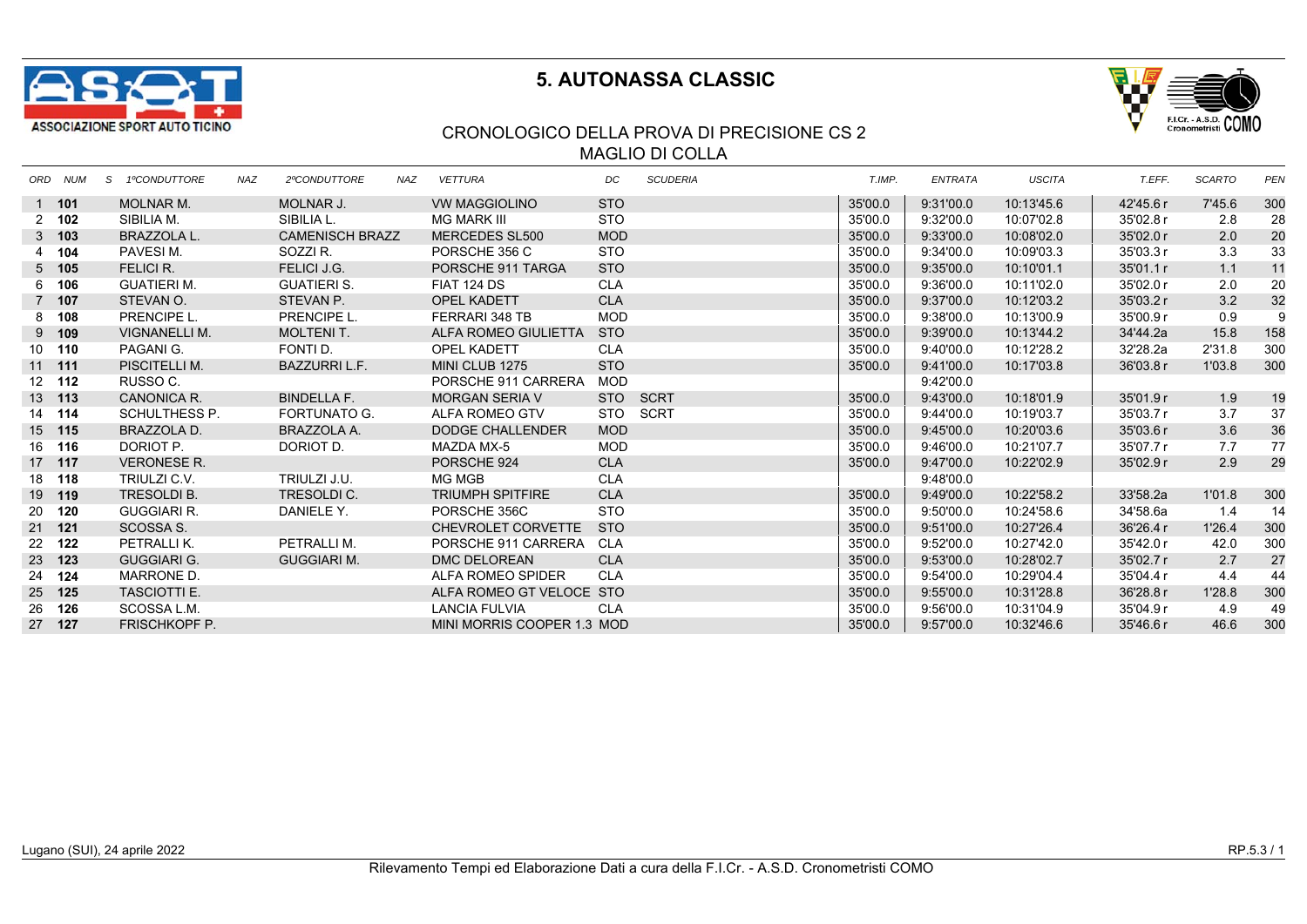



### CLASSIFICA DOPO LA PROVA DI PRECISIONE CS 1 VILLA LUGANESE

|                 | ASS DIV CLA     |                |                 | <b>NUM S 1ºCONDUTTORE</b> | NAZ 2ºCONDUTTORE       | NAZ | <b>VETTURA</b>             | DC.        | <b>SCUDERIA</b> | <b>POS</b> | PEN.PREC.    | PEN.PCT | PEN.CO | <b>TOTALE</b> | D.ASS. | D.DIV. | D.CLA |
|-----------------|-----------------|----------------|-----------------|---------------------------|------------------------|-----|----------------------------|------------|-----------------|------------|--------------|---------|--------|---------------|--------|--------|-------|
|                 |                 |                | 108             | <b>PRENCIPE L.</b>        | <b>PRENCIPE L.</b>     |     | FERRARI 348 TB             | <b>MOD</b> |                 |            | $\mathbf{0}$ |         |        |               |        |        |       |
| 2               |                 |                | 120             | <b>GUGGIARI R.</b>        | DANIELE Y.             |     | PORSCHE 356C               | <b>STO</b> |                 |            | 0            |         |        |               |        |        |       |
|                 |                 | $\overline{1}$ | 107             | STEVAN O.                 | STEVAN P.              |     | <b>OPEL KADETT</b>         | <b>CLA</b> |                 |            | $\mathbf 0$  |         |        |               | 3      |        |       |
|                 | $\mathcal{P}$   | $2^{\circ}$    | 114             | <b>SCHULTHESS P.</b>      | <b>FORTUNATO G.</b>    |     | ALFA ROMEO GTV             |            | STO SCRT        |            | 0            |         |        |               |        |        |       |
| 5 <sup>5</sup>  |                 |                | 3, 111          | PISCITELLI M.             | <b>BAZZURRIL.F.</b>    |     | MINI CLUB 1275             | <b>STO</b> |                 |            | $\mathbf{0}$ | 9       |        | 9             | 8      |        |       |
|                 | 3               |                | 3, 113          | CANONICA R.               | <b>BINDELLA F.</b>     |     | <b>MORGAN SERIA V</b>      |            | STO SCRT        |            | 0            | 9       |        | 9             | 8      | 5      |       |
| $7^{\circ}$     |                 |                | 2 106           | <b>GUATIERI M.</b>        | <b>GUATIERI S.</b>     |     | <b>FIAT 124 DS</b>         | <b>CLA</b> |                 |            | $\mathbf 0$  | 12      |        | 12            | 11     | 8      |       |
| 8               | .5              | 5              | - 102           | SIBILIA M.                | SIBILIA L.             |     | <b>MG MARK III</b>         | <b>STO</b> |                 |            | 0            | 14      |        | 14            | 13     | 10     | 10    |
|                 |                 |                | 2, 127          | <b>FRISCHKOPF P.</b>      |                        |     | MINI MORRIS COOPER 1.3 MOD |            |                 |            | $\mathbf 0$  | 14      |        | 14            | 13     | 13     | 13    |
| 10              | 6               | 6              | 101             | <b>MOLNAR M.</b>          | MOLNAR J.              |     | <b>VW MAGGIOLINO</b>       | <b>STO</b> |                 |            | 0            | 19      |        | 19            | 18     | 15     | 15    |
| 11              |                 |                | 7 104           | PAVESIM.                  | SOZZI R.               |     | PORSCHE 356 C              | <b>STO</b> |                 |            | $\mathbf 0$  | 27      |        | 27            | 26     | 23     | 23    |
| 12 <sup>2</sup> |                 | 3              | 103             | <b>BRAZZOLA L.</b>        | <b>CAMENISCH BRAZZ</b> |     | MERCEDES SL500             | MOD        |                 |            | 0            | 32      |        | 32            | 31     | 31     | 31    |
| 13              |                 | 3 <sup>1</sup> | 123             | <b>GUGGIARI G.</b>        | <b>GUGGIARI M.</b>     |     | <b>DMC DELOREAN</b>        | <b>CLA</b> |                 |            | $\mathbf 0$  | 36      |        | 36            | 35     | 32     | 32    |
| 14              |                 |                | 126             | SCOSSA L.M.               |                        |     | <b>LANCIA FULVIA</b>       | <b>CLA</b> |                 |            | $\mathbf 0$  | 37      |        | 37            | 36     | 33     | 33    |
| 15              |                 | $5^{\circ}$    | 124             | MARRONE D.                |                        |     | <b>ALFA ROMEO SPIDER</b>   | <b>CLA</b> |                 |            | $\mathbf{0}$ | 38      |        | 38            | 37     | 34     | 34    |
| 16              |                 | 8              | 109             | VIGNANELLI M.             | <b>MOLTENIT.</b>       |     | ALFA ROMEO GIULIETTA       | <b>STO</b> |                 |            | 0            | 50      |        | 50            | 49     | 46     | 46    |
| 17              | 9               | 9              | 121             | SCOSSA S.                 |                        |     | CHEVROLET CORVETTE         | <b>STO</b> |                 |            | $\mathbf 0$  | 60      |        | 60            | 59     | 56     | 56    |
| 18              |                 |                | 115             | BRAZZOLA D.               | BRAZZOLA A.            |     | DODGE CHALLENDER           | <b>MOD</b> |                 |            | 0            | 62      |        | 62            | 61     | 61     | 61    |
| 19              | 6               | 6              | 122             | PETRALLIK.                | PETRALLI M.            |     | PORSCHE 911 CARRERA        | <b>CLA</b> |                 |            | $\mathbf{0}$ | 251     |        | 251           | 250    | 247    | 247   |
| 20              | 10              | 10             | 105             | FELICI R.                 | FELICI J.G.            |     | PORSCHE 911 TARGA          | <b>STO</b> |                 |            | 0            | 300     |        | 300           | 299    | 296    | 296   |
|                 |                 |                | $7 \t 7 \t 110$ | PAGANI G.                 | FONTI D.               |     | <b>OPEL KADETT</b>         | <b>CLA</b> |                 |            | $\mathbf{0}$ | 300     |        | 300           | 299    | 296    | 296   |
|                 |                 |                | 117             | <b>VERONESE R.</b>        |                        |     | PORSCHE 924                | <b>CLA</b> |                 |            | 0            | 300     |        | 300           | 299    | 296    | 296   |
|                 | 5 <sub>5</sub>  |                | $5$ 116         | DORIOT P.                 | DORIOT D.              |     | <b>MAZDA MX-5</b>          | <b>MOD</b> |                 |            | $\mathbf 0$  | 300     |        | 300           | 299    | 299    | 299   |
|                 |                 |                | 119             | <b>TRESOLDI B.</b>        | TRESOLDI C.            |     | <b>TRIUMPH SPITFIRE</b>    | <b>CLA</b> |                 |            | 0            | 300     |        | 300           | 299    | 296    | 296   |
|                 | 10 <sup>1</sup> | 10             | 125             | <b>TASCIOTTI E.</b>       |                        |     | ALFA ROMEO GT VELOCE STO   |            |                 |            | $\Omega$     | 300     |        | 300           | 299    | 296    | 296   |

| 112 | RUSSO C.            |              | PORSCHE 911 CARRERA | <b>MOD</b> | $NP (CO 1) -$<br>∟UGANO<br>, - PARTENZA |
|-----|---------------------|--------------|---------------------|------------|-----------------------------------------|
| 118 | <b>TRIULZI C.V.</b> | TRIULZI J.U. | <b>MG MGB</b>       |            | NP (CS 1) - VILLA LUGANESE              |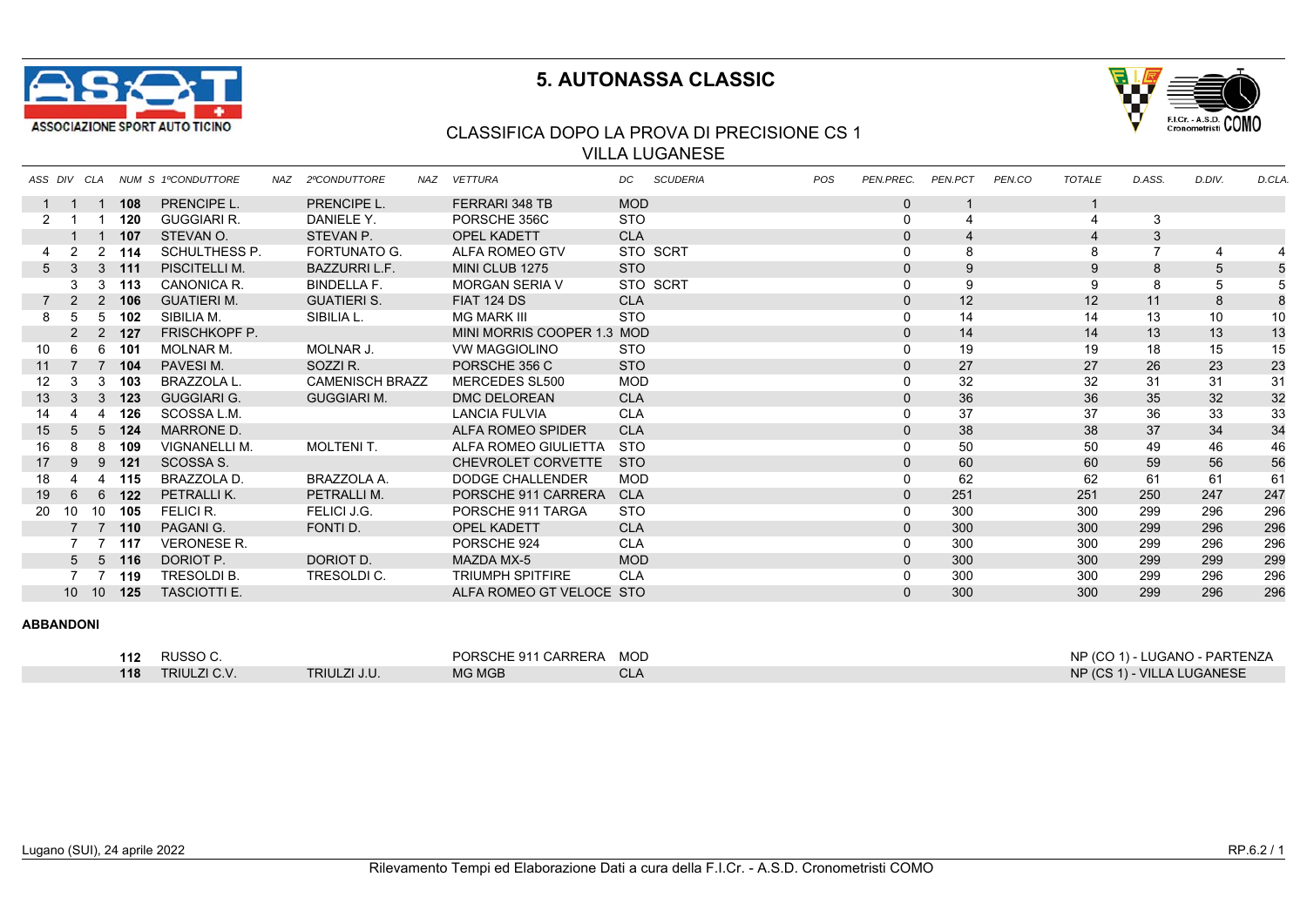



### CRONOLOGICO DELLA PROVA DI PRECISIONE CS 1 VILLA LUGANESE

| ORD NUM       | S 1ºCONDUTTORE       | <b>NAZ</b> | 2ºCONDUTTORE           | NAZ | <b>VETTURA</b>             | DC         | <b>SCUDERIA</b> | T.IMP.  | <b>ENTRATA</b> | <b>USCITA</b> | T.EFF.    | <b>SCARTO</b> | <b>PEN</b>     |
|---------------|----------------------|------------|------------------------|-----|----------------------------|------------|-----------------|---------|----------------|---------------|-----------|---------------|----------------|
| 1 101         | <b>MOLNAR M.</b>     |            | MOLNAR J.              |     | <b>VW MAGGIOLINO</b>       | <b>STO</b> |                 | 20'00.0 | 9:31'00.0      | 9:50'58.1     | 19'58.1a  | 1.9           | 19             |
| $2 \quad 102$ | SIBILIA M.           |            | SIBILIA L.             |     | MG MARK III                | <b>STO</b> |                 | 20'00.0 | 9:32'00.0      | 9:52'01.4     | 20'01.4 r | 1.4           | 14             |
| $3$ 103       | <b>BRAZZOLA L.</b>   |            | <b>CAMENISCH BRAZZ</b> |     | <b>MERCEDES SL500</b>      | <b>MOD</b> |                 | 20'00.0 | 9:33'00.0      | 9:53'03.2     | 20'03.2 r | 3.2           | 32             |
| 4 104         | PAVESIM.             |            | SOZZIR.                |     | PORSCHE 356 C              | <b>STO</b> |                 | 20'00.0 | 9:34'00.0      | 9:54'02.7     | 20'02.7 r | 2.7           | 27             |
| $5$ 105       | FELICI R.            |            | FELICI J.G.            |     | PORSCHE 911 TARGA          | <b>STO</b> |                 | 20'00.0 | 9:35'00.0      | 9:50'23.3     | 15'23.3a  | 4'36.7        | 300            |
| 6 106         | <b>GUATIERI M.</b>   |            | <b>GUATIERI S.</b>     |     | FIAT 124 DS                | <b>CLA</b> |                 | 20'00.0 | 9:36'00.0      | 9:56'01.2     | 20'01.2 r | 1.2           | 12             |
| 7 107         | STEVAN O.            |            | STEVAN P.              |     | <b>OPEL KADETT</b>         | <b>CLA</b> |                 | 20'00.0 | 9:37'00.0      | 9:57'00.4     | 20'00.4 r | 0.4           | $\overline{4}$ |
| 8 108         | PRENCIPE L.          |            | PRENCIPE L.            |     | FERRARI 348 TB             | MOD        |                 | 20'00.0 | 9:38'00.0      | 9:58'00.1     | 20'00.1 r | 0.1           | $\mathbf{1}$   |
| $9$ 109       | VIGNANELLI M.        |            | <b>MOLTENIT.</b>       |     | ALFA ROMEO GIULIETTA       | <b>STO</b> |                 | 20'00.0 | 9:39'00.0      | 9:59'05.0     | 20'05.0r  | 5.0           | 50             |
| 10 110        | PAGANI G.            |            | FONTI D.               |     | <b>OPEL KADETT</b>         | <b>CLA</b> |                 | 20'00.0 | 9:40'00.0      | 9:59'08.8     | 19'08.8a  | 51.2          | 300            |
| $11$ 111      | PISCITELLI M.        |            | <b>BAZZURRI L.F.</b>   |     | MINI CLUB 1275             | <b>STO</b> |                 | 20'00.0 | 9:41'00.0      | 10:00'59.1    | 19'59.1a  | 0.9           | 9              |
| 12 112        | RUSSO C.             |            |                        |     | PORSCHE 911 CARRERA        | MOD        |                 |         | 9:42'00.0      |               |           |               |                |
| 13 113        | CANONICA R.          |            | <b>BINDELLA F.</b>     |     | <b>MORGAN SERIA V</b>      | <b>STO</b> | SCRT            | 20'00.0 | 9:43'00.0      | 10:03'00.9    | 20'00.9 r | 0.9           | 9              |
| 14 114        | SCHULTHESS P.        |            | <b>FORTUNATO G.</b>    |     | ALFA ROMEO GTV             |            | STO SCRT        | 20'00.0 | 9:44'00.0      | 10:04'00.8    | 20'00.8 r | 0.8           | 8              |
| 15 115        | BRAZZOLA D.          |            | BRAZZOLA A.            |     | <b>DODGE CHALLENDER</b>    | <b>MOD</b> |                 | 20'00.0 | 9:45'00.0      | 10:05'06.2    | 20'06.2 r | 6.2           | 62             |
| 16 116        | DORIOT P.            |            | DORIOT D.              |     | MAZDA MX-5                 | <b>MOD</b> |                 | 20'00.0 | 9:46'00.0      | 10:06'49.9    | 20'49.9 r | 49.9          | 300            |
| 17 117        | <b>VERONESE R.</b>   |            |                        |     | PORSCHE 924                | <b>CLA</b> |                 | 20'00.0 | 9:47'00.0      | 10:07'41.0    | 20'41.0r  | 41.0          | 300            |
| 18 118        | TRIULZI C.V.         |            | TRIULZI J.U.           |     | MG MGB                     | <b>CLA</b> |                 |         | 9:48'00.0      |               |           |               |                |
| 19 119        | TRESOLDI B.          |            | TRESOLDI C.            |     | <b>TRIUMPH SPITFIRE</b>    | <b>CLA</b> |                 | 20'00.0 | 9:49'00.0      | 10:10'03.9    | 21'03.9 r | 1'03.9        | 300            |
| 20 120        | <b>GUGGIARI R.</b>   |            | DANIELE Y.             |     | PORSCHE 356C               | <b>STO</b> |                 | 20'00.0 | 9:50'00.0      | 10:09'59.6    | 19'59.6a  | 0.4           | 4              |
| 21 121        | SCOSSA S.            |            |                        |     | CHEVROLET CORVETTE         | <b>STO</b> |                 | 20'00.0 | 9:51'00.0      | 10:11'06.0    | 20'06.0r  | 6.0           | 60             |
| 22 122        | PETRALLIK.           |            | PETRALLI M.            |     | PORSCHE 911 CARRERA        | CLA        |                 | 20'00.0 | 9:52'00.0      | 10:11'34.9    | 19'34.9a  | 25.1          | 251            |
| 23 123        | <b>GUGGIARI G.</b>   |            | <b>GUGGIARI M.</b>     |     | <b>DMC DELOREAN</b>        | <b>CLA</b> |                 | 20'00.0 | 9:53'00.0      | 10:13'03.6    | 20'03.6 r | 3.6           | 36             |
| 24 124        | MARRONE D.           |            |                        |     | ALFA ROMEO SPIDER          | <b>CLA</b> |                 | 20'00.0 | 9:54'00.0      |               |           | 20'00.0       | 38             |
| 25 125        | <b>TASCIOTTI E.</b>  |            |                        |     | ALFA ROMEO GT VELOCE STO   |            |                 | 20'00.0 | 9:55'00.0      | 10:20'16.8    | 25'16.8 r | 5'16.8        | 300            |
| 26 126        | SCOSSA L.M.          |            |                        |     | <b>LANCIA FULVIA</b>       | <b>CLA</b> |                 | 20'00.0 | 9:56'00.0      | 10:16'03.7    | 20'03.7 r | 3.7           | 37             |
| 27 127        | <b>FRISCHKOPF P.</b> |            |                        |     | MINI MORRIS COOPER 1.3 MOD |            |                 | 20'00.0 | 9:57'00.0      | 10:17'01.4    | 20'01.4 r | 1.4           | 14             |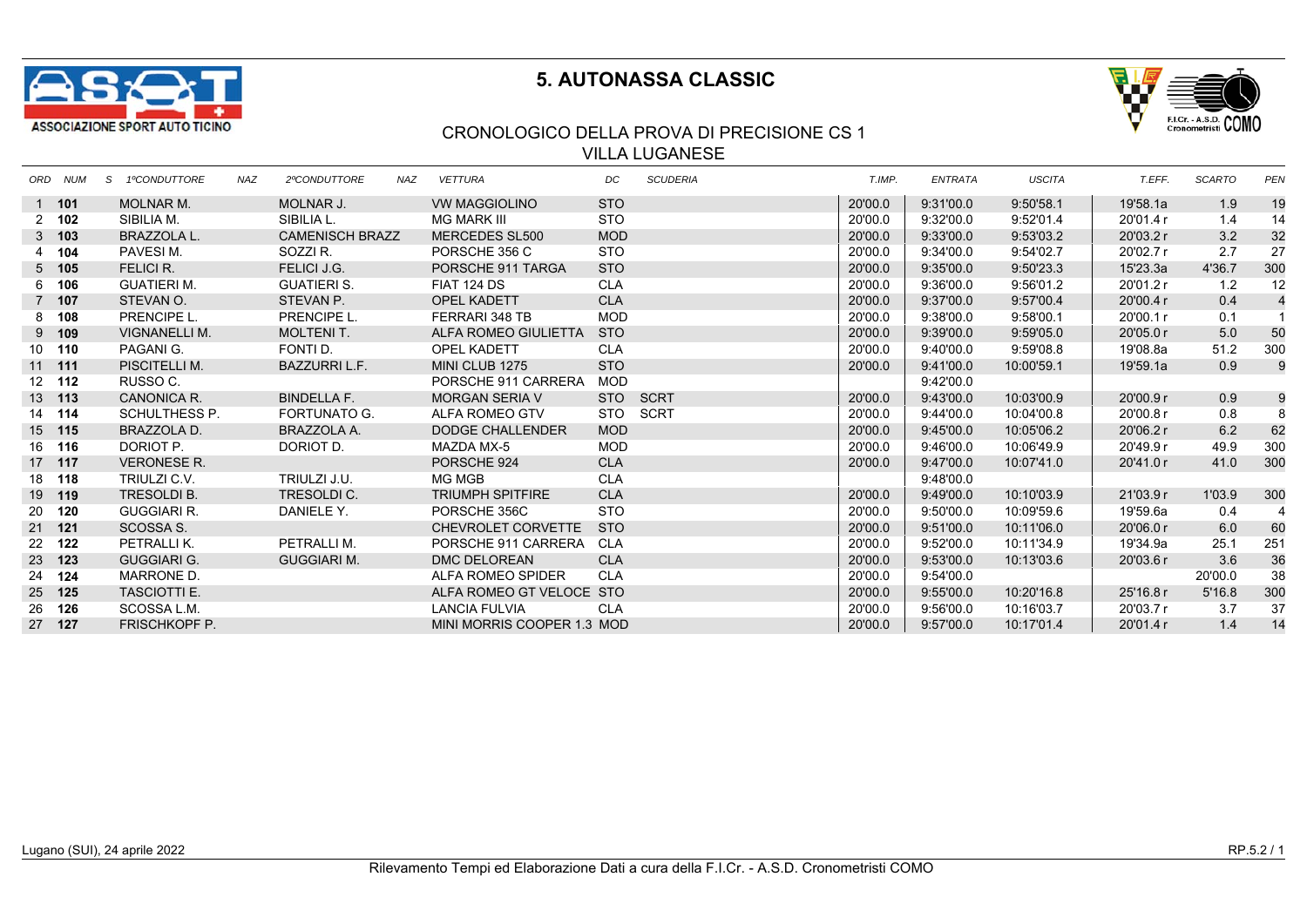



#### ORDINE DI PARTENZA

| ORD  | <b>NUM</b> | <b>CONCORRENTE</b>              | 1ºCONDUTTORE                  | NAZ | 2ºCONDUTTORE                  | <b>NAZ</b> | <b>VETTURA</b>              | CC.  | ANNO     | DC         | <b>SCUDERIA</b> | ORA     |
|------|------------|---------------------------------|-------------------------------|-----|-------------------------------|------------|-----------------------------|------|----------|------------|-----------------|---------|
| 1)   | 101        | <b>MOLNAR Michele</b>           | <b>MOLNAR Michele</b>         |     | <b>MOLNAR Jessica</b>         |            | <b>VW MAGGIOLINO</b>        | 1600 | 1965 STO |            |                 | 9:31'00 |
| 2)   | 102        | SIBILIA Maurizio                | SIBILIA Maurizio              |     | SIBILIA Loredana              |            | <b>MG MARK III</b>          | 1275 | 1969     | <b>STO</b> |                 | 9:32'00 |
| 3)   | 103        | <b>BRAZZOLA Luca</b>            | <b>BRAZZOLA Luca</b>          |     | CAMENISCH BRAZZOLA Sab        |            | MERCEDES SL500              | 5000 | 2007     | <b>MOD</b> |                 | 9:33'00 |
| 4)   | 104        | PAVESI Massimo                  | <b>PAVESI Massimo</b>         |     | SOZZI Raffaella               |            | PORSCHE 356 C               | 1600 | 1965     | STO        |                 | 9:34'00 |
| 5)   | 105        | <b>FELICI Roberto</b>           | <b>FELICI Roberto</b>         |     | <b>FELICI John Giuseppe</b>   |            | PORSCHE 911 TARGA           | 2200 | 1969     | <b>STO</b> |                 | 9:35'00 |
| 6)   | 106        | <b>GUATIERI Moreno</b>          | <b>GUATIERI Moreno</b>        |     | <b>GUATIERI Samuele</b>       |            | <b>FIAT 124 DS</b>          | 1996 | 1983     | <b>CLA</b> |                 | 9:36'00 |
| 7)   | 107        | <b>STEVAN Ottavio</b>           | <b>STEVAN Ottavio</b>         |     | <b>STEVAN Patrick</b>         |            | <b>OPEL KADETT</b>          | 2000 | 1979     | <b>CLA</b> |                 | 9:37'00 |
| 8)   | 108        | <b>PRENCIPE Luca</b>            | <b>PRENCIPE Luca</b>          |     | PRENCIPE Leonardo             |            | FERRARI 348 TB              | 3400 | 1992     | <b>MOD</b> |                 | 9:38'00 |
| 9)   | 109        | <b>VIGNANELLI Massimo</b>       | <b>VIGNANELLI Massimo</b>     |     | <b>MOLTENI Tiziano</b>        |            | ALFA ROMEO GIULIETTA        | 1300 | 1959     | <b>STO</b> |                 | 9:39'00 |
| 10)  | 110        | <b>PAGANI Giusva</b>            | <b>PAGANI Giusva</b>          |     | <b>FONTI Davide</b>           |            | <b>OPEL KADETT</b>          | 2000 | 1979     | <b>CLA</b> |                 | 9:40'00 |
| 11)  | 111        | <b>PISCITELLI Max</b>           | <b>PISCITELLI Max</b>         |     | <b>BAZZURRI Laura Frances</b> |            | MINI CLUB 1275              | 1275 | 1973     | <b>STO</b> |                 | 9:41'00 |
| 12)  | 112        | <b>RUSSO Cristian</b>           | <b>RUSSO Cristian</b>         |     |                               |            | PORSCHE 911 CARRERA         | 3400 | 1998     | <b>MOD</b> |                 | 9:42'00 |
| 13)  | 113        | <b>CANONICA Renzo</b>           | <b>CANONICA Renzo</b>         |     | <b>BINDELLA Fiamma</b>        |            | <b>MORGAN SERIA V</b>       | 1498 | 1966     | <b>STO</b> | <b>SCRT</b>     | 9:43'00 |
| (14) | 114        | <b>SCHULTHESS Pierre</b>        | <b>SCHULTHESS Pierre</b>      |     | <b>FORTUNATO Giorgio</b>      |            | ALFA ROMEO GTV              | 1750 | 1968     | STO        | SCRT            | 9:44'00 |
| 15)  | 115        | <b>BRAZZOLA Davide</b>          | <b>BRAZZOLA Davide</b>        |     | <b>BRAZZOLA Andrea</b>        |            | DODGE CHALLENDER            | 5700 | 2014     | <b>MOD</b> |                 | 9:45'00 |
| 16)  | 116        | <b>DORIOT Patrick</b>           | <b>DORIOT Patrick</b>         |     | <b>DORIOT Doris</b>           |            | MAZDA MX-5                  | 1800 | 2001     | <b>MOD</b> |                 | 9:46'00 |
| 17)  | 117        | <b>VERONESE Ruben</b>           | <b>VERONESE Ruben</b>         |     |                               |            | PORSCHE 924                 | 2000 | 1977     | <b>CLA</b> |                 | 9:47'00 |
| 18)  | 118        | <b>TRIULZI Cristiano Vittor</b> | <b>TRIULZI Cristiano Vitt</b> |     | <b>TRIULZI Jennifer Ursul</b> |            | MG MGB                      | 1798 | 1972     | CLA        |                 | 9:48'00 |
| 19)  | 119        | <b>TRESOLDI Bruno</b>           | <b>TRESOLDI Bruno</b>         |     | <b>TRESOLDI Christian</b>     |            | <b>TRIUMPH SPITFIRE</b>     | 1500 | 1980     | <b>CLA</b> |                 | 9:49'00 |
| 20)  | 120        | <b>GUGGIARI Rossano</b>         | <b>GUGGIARI Rossano</b>       |     | DANIELE Yurg                  |            | PORSCHE 356C                | 1600 | 1964     | <b>STO</b> |                 | 9:50'00 |
| 21)  | 121        | <b>SCOSSA Stefano</b>           | <b>SCOSSA Stefano</b>         |     |                               |            | CHEVROLET CORVETTE          | 5735 | 1969     | <b>STO</b> |                 | 9:51'00 |
| 22)  | 122        | <b>PETRALLI Konrad</b>          | <b>PETRALLI Konrad</b>        |     | <b>PETRALLI Manuela</b>       |            | PORSCHE 911 CARRERA         | 3200 | 1984     | <b>CLA</b> |                 | 9:52'00 |
| 23)  | 123        | <b>GUGGIARI Georgia</b>         | <b>GUGGIARI Georgia</b>       |     | <b>GUGGIARI Mirjam</b>        |            | <b>DMC DELOREAN</b>         | 2850 | 1982     | <b>CLA</b> |                 | 9:53'00 |
| 24)  | 124        | <b>MARRONE Daniele</b>          | <b>MARRONE Daniele</b>        |     |                               |            | ALFA ROMEO SPIDER           | 1962 | 1973     | <b>CLA</b> |                 | 9:54'00 |
| 25)  | 125        | <b>TASCIOTTI Edoardo</b>        | <b>TASCIOTTI Edoardo</b>      |     |                               |            | ALFA ROMEO GT VELOCE 1800   |      | 1968     | <b>STO</b> |                 | 9:55'00 |
| 26)  | 126        | <b>SCOSSA Ludovico Marco</b>    | <b>SCOSSA Ludovico Marco</b>  |     |                               |            | <b>LANCIA FULVIA</b>        | 1288 | 1972     | CLA        |                 | 9:56'00 |
| 27)  | 127        | <b>FRISCHKOPF Pascal</b>        | <b>FRISCHKOPF Pascal</b>      |     |                               |            | MINI MORRIS COOPER 1.3 1300 |      | 2020     | <b>MOD</b> |                 | 9:58'00 |